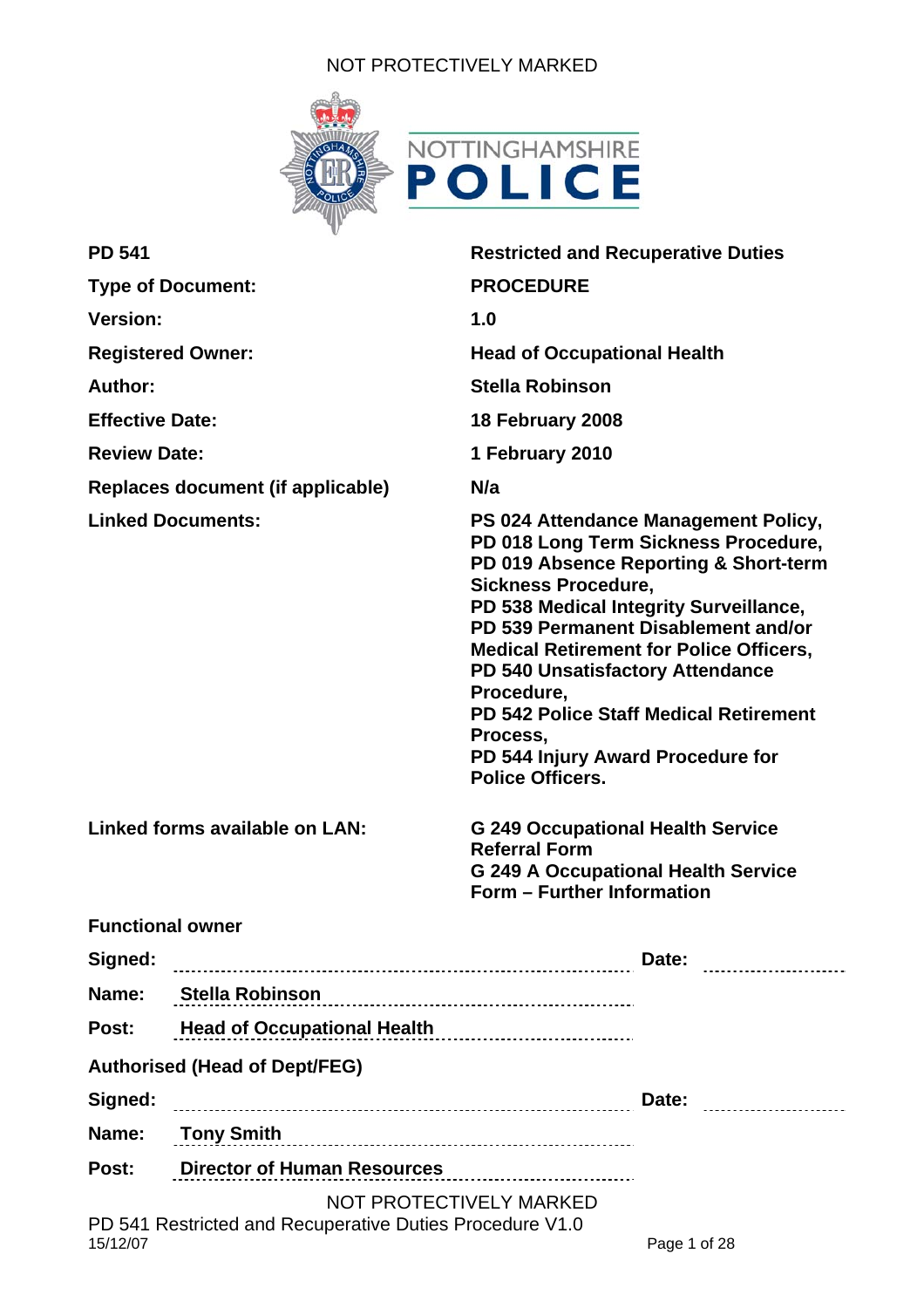# **Table of Contents**

| <b>SECTION 1</b> |                                                                           |  |
|------------------|---------------------------------------------------------------------------|--|
| <b>SECTION 2</b> |                                                                           |  |
| <b>SECTION 3</b> |                                                                           |  |
| <b>SECTION 4</b> |                                                                           |  |
|                  |                                                                           |  |
|                  |                                                                           |  |
|                  |                                                                           |  |
|                  |                                                                           |  |
|                  |                                                                           |  |
|                  |                                                                           |  |
|                  |                                                                           |  |
|                  |                                                                           |  |
|                  |                                                                           |  |
|                  |                                                                           |  |
|                  |                                                                           |  |
|                  |                                                                           |  |
|                  |                                                                           |  |
|                  |                                                                           |  |
|                  |                                                                           |  |
|                  |                                                                           |  |
|                  |                                                                           |  |
|                  |                                                                           |  |
|                  |                                                                           |  |
|                  |                                                                           |  |
|                  |                                                                           |  |
|                  |                                                                           |  |
|                  |                                                                           |  |
|                  |                                                                           |  |
|                  |                                                                           |  |
|                  |                                                                           |  |
|                  |                                                                           |  |
|                  |                                                                           |  |
|                  |                                                                           |  |
|                  |                                                                           |  |
|                  |                                                                           |  |
|                  |                                                                           |  |
|                  |                                                                           |  |
|                  |                                                                           |  |
|                  |                                                                           |  |
|                  |                                                                           |  |
|                  | Conflicting Medical Opinion on an Employee's Ability to Return to Work 18 |  |
|                  |                                                                           |  |
|                  |                                                                           |  |
|                  |                                                                           |  |
|                  |                                                                           |  |
|                  |                                                                           |  |
|                  |                                                                           |  |
|                  |                                                                           |  |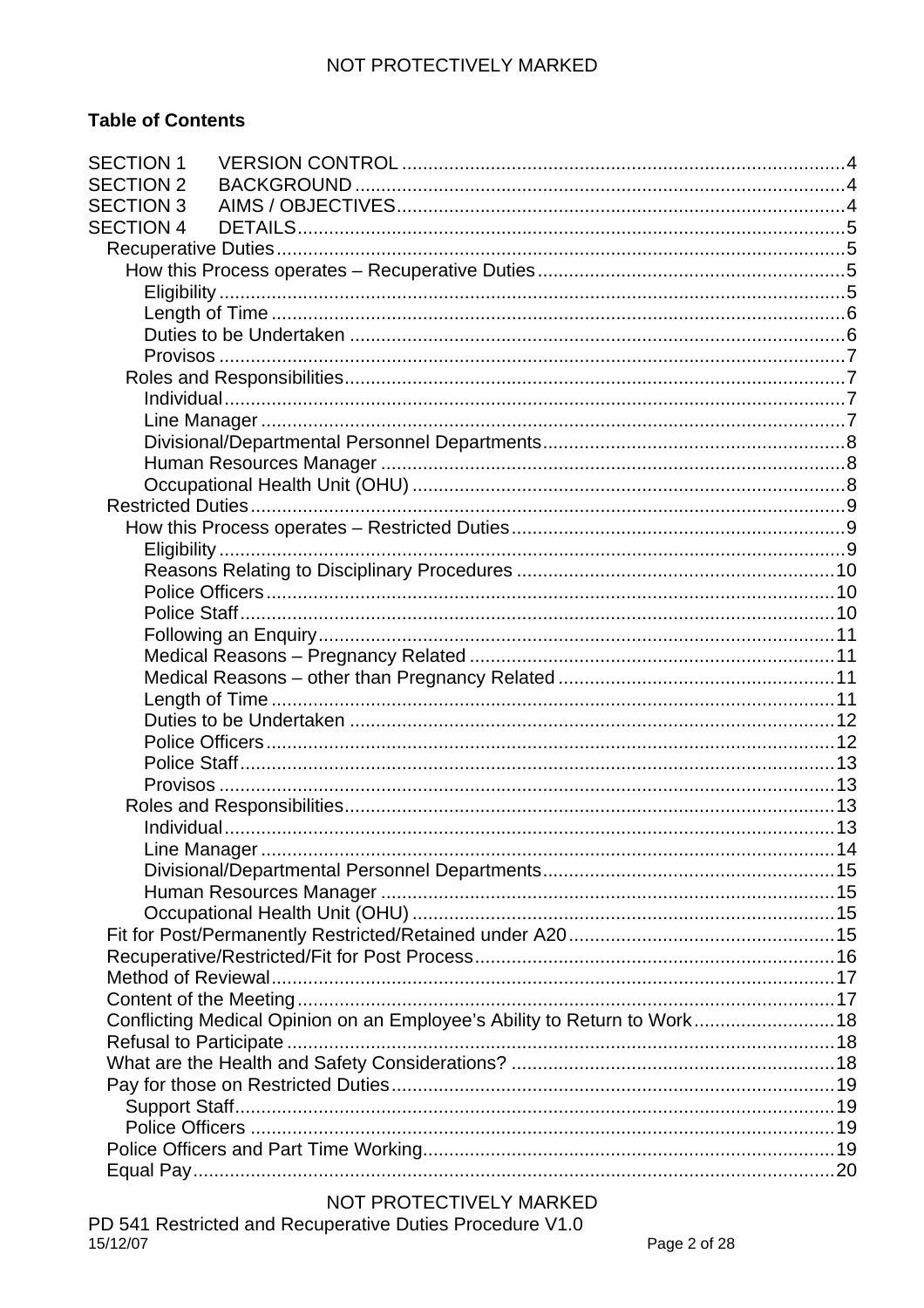| <b>SECTION 5</b>  |  |  |
|-------------------|--|--|
| <b>APPENDIX 1</b> |  |  |
| <b>APPENDIX 2</b> |  |  |
| <b>APPENDIX 3</b> |  |  |
|                   |  |  |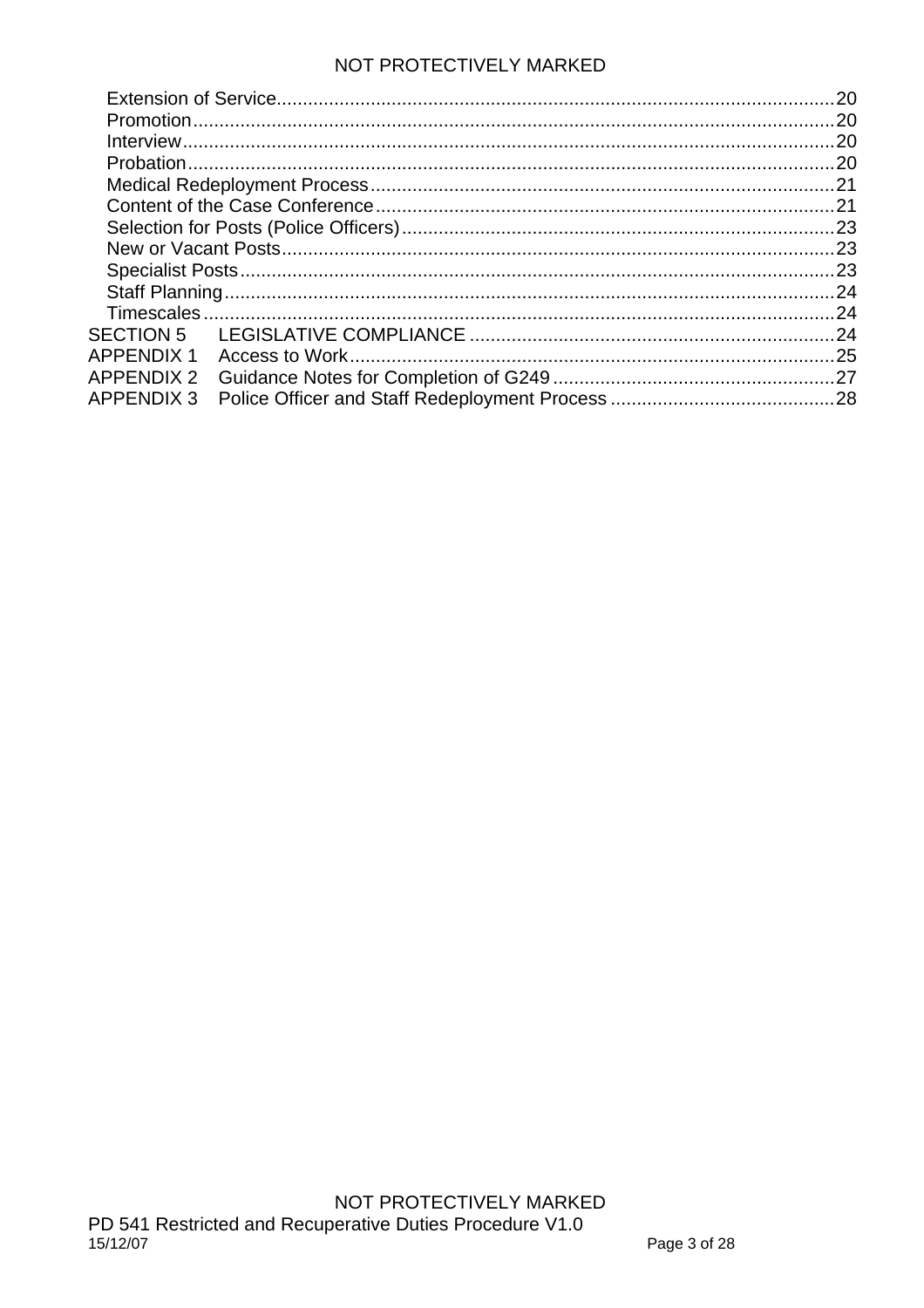## **SECTION 1 VERSION CONTROL**

<span id="page-3-0"></span>

| <b>Version No.</b> | <b>Date</b>        | <b>Post</b><br><b>Holder/Author</b> | <b>Post</b>                                     | <b>Reason for</b><br><b>Issue</b> |
|--------------------|--------------------|-------------------------------------|-------------------------------------------------|-----------------------------------|
| 1.0                | 8 February<br>2008 | <b>Stella</b><br><b>Robinson</b>    | <b>Head of</b><br>Occupational<br><b>Health</b> | Acceptance                        |

# <span id="page-3-1"></span>**SECTION 2 BACKGROUND**

Nottinghamshire Police is committed to managing ill health in a positive and sensitive manner and being mindful of balancing the needs of the individual with those of the organisation.

It is recognised that there may be circumstances where Police Officers and Police Staff have sustained an injury, illness or trauma which will necessitate a gradual return to full duties. In these circumstances, individuals may resume duty as part of a recuperative plan. However, individuals must return from sickness absence to either full operational duties or a timed recuperative plan which clearly aims to get them fit for full operational work. Alternatively, individuals may have a permanent or temporary restriction due to inability to perform full operational duties and this will need to be managed accordingly with consideration given to a number of options including medical redeployment, ensuring compliance with the Disability Discrimination Act 1995.

**In the majority of cases such restrictions will be due to a medical condition. However, this procedure also considers people who are moved from their role for reasons relating to disciplinary proceedings [either during or after an enquiry].** 

## <span id="page-3-2"></span>**SECTION 3 AIMS / OBJECTIVES**

The overriding principle is to either keep people at work or to return people from sick leave as soon as possible. This is then properly managed and reviewed as set out in the procedure below.

### **This procedure includes both police officers and police staff.**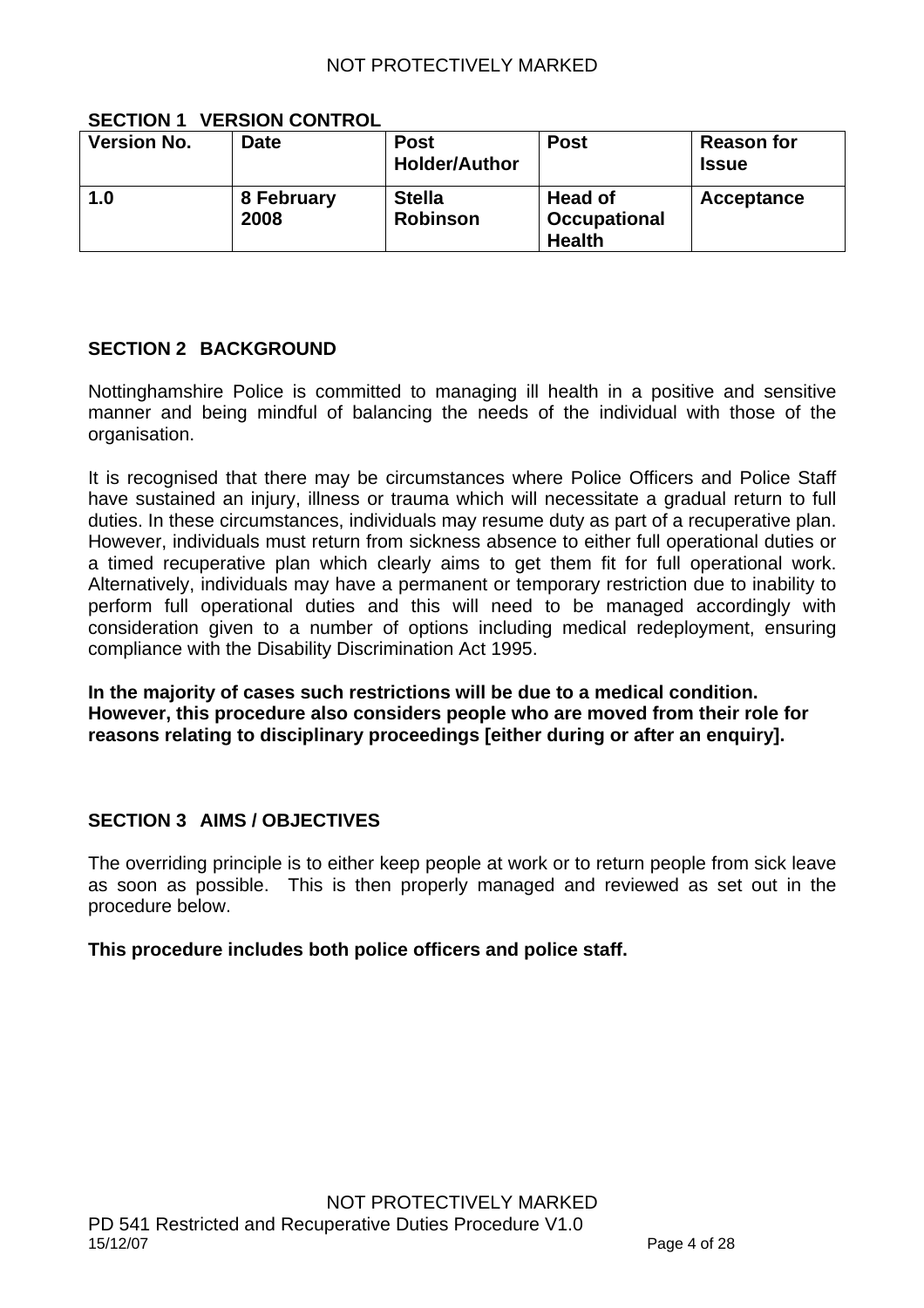### <span id="page-4-0"></span>**SECTION 4 DETAILS**

### <span id="page-4-1"></span>**RECUPERATIVE DUTIES**

Are temporary rehabilitation duties or working conditions approved to assist an individual's ultimate return to full duties following illness or injury at the earliest opportunity. The restrictions would normally last for no more than six weeks. In very exceptional circumstances the timescale may be increased.

An individual need not necessarily have been absent prior to the use of a recuperative duties programme. Where appropriate, recuperative duties may be adopted as a preventative measure to avoid future sickness absence.

An individual need not be defined as being 'disabled' under the DDA 1995 in order to benefit from the use of recuperative duties. However, the use of such duties may be regarded as a reasonable adjustment where the Act does apply.

Normal pay will apply regardless of hours actually worked. Whilst each case will be considered on its individual merits, it will only be in exceptional cases that recuperative duties and full pay will be continued after a period of 3 months.

If the individual has not returned to full duties after 3 months then a medical referral must take place. If approved, to further aid rehabilitation, then the individual may be transferred to the restricted duties scheme.

This process will be the responsibility of the Line Manager, taking relevant professional information into account.

### <span id="page-4-2"></span>**How this Process operates – Recuperative Duties**

### <span id="page-4-3"></span>**Eligibility**

All individuals are potentially eligible for a recuperative duties programme.

Typically this will be offered by a Line Manger to enable an individual to return to work more quickly than otherwise would be possible.

It is for Line Managers to arrange and manage this process.

An individual does not have to be absent from work to qualify to be placed on recuperative duties, if by undertaking them they can be retained within the workplace.

Recuperative duties will only be offered where it is deemed to be operationally possible to accommodate and does not impact on the health and safety of the individual or other members of staff.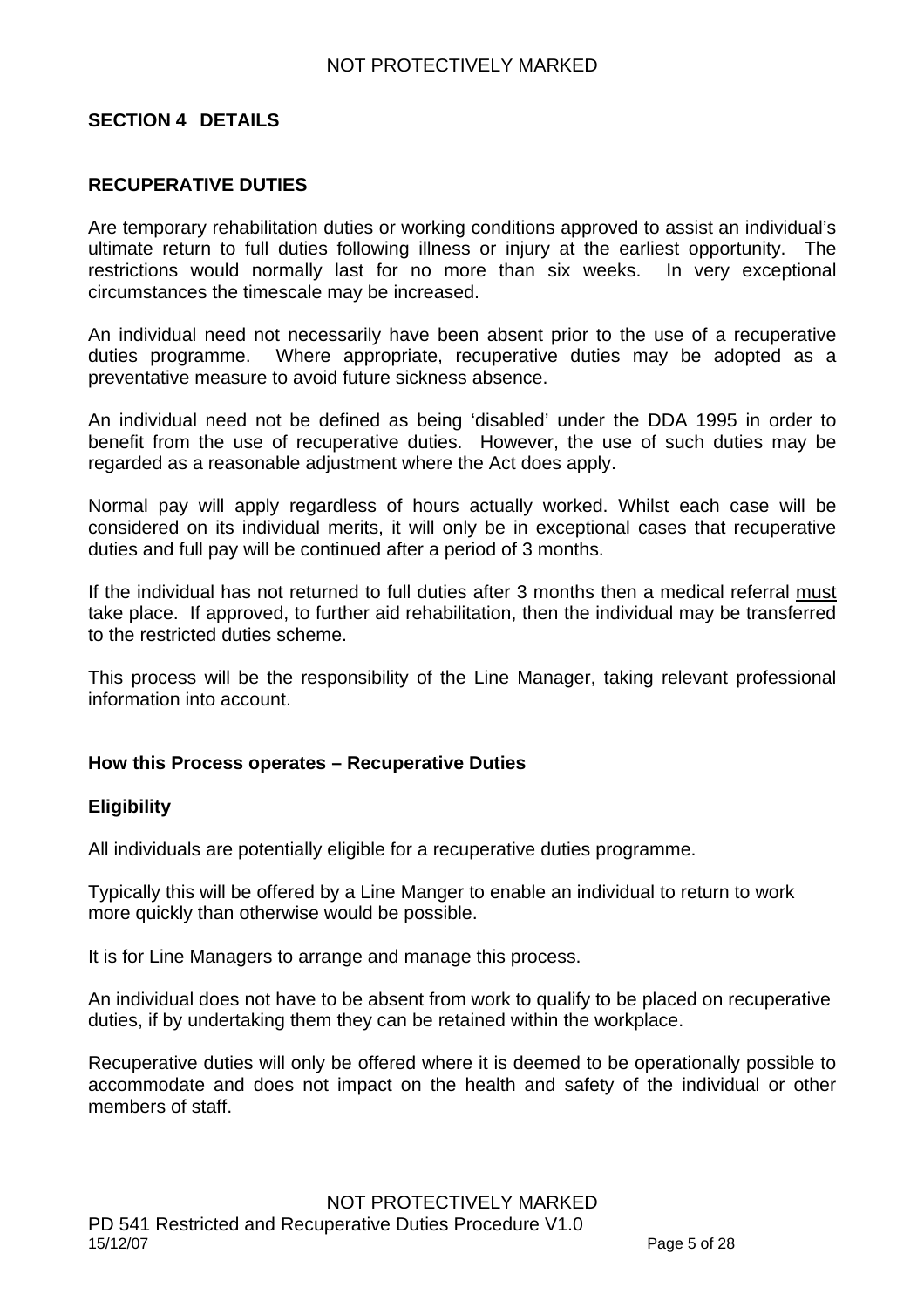# <span id="page-5-0"></span>**Length of Time**

Not to exceed 6 weeks without guidance being taken by the Line Manager from relevant professionals such as the Occupational Health Unit (OHU) and/or HR Manager.

Review periods will be set by the Action Plan (Action Plans – Page 16) but will normally be as a minimum every two weeks.

If an individual is unable to return to their full duties within 6 weeks, then a medical referral [G249 form] must be completed by the Line Manager with assistance/support from the HR Manager.

### <span id="page-5-1"></span>**Duties to be Undertaken**

Recuperative duties, are those which enable an individual to undertake their normal role, but with adjustments.

If an individual is unable to undertake their normal role albeit with adjustments, then they do not qualify for this programme, and the restricted duties process should be used.

Where recuperative duties are considered appropriate this will be done in discussion between the individual and the line manager with further reference, as necessary, to the relevant Personnel Department/OHU.

Recuperative duties will normally consist of some restriction[s] to the normal duties of the individual e.g. no driving of response vehicles, no heavy lifting, non-confrontational duties etc.

In a small number of cases, to assist an individual to return to work or to remain in the workplace, it may be appropriate for the individual's hours of work to be temporarily reduced. Each case will be dealt with on its own merits.

The recuperative duties programme is only open to members of staff who are able to undertake as a minimum at least 50% of their normal hours, and to be able to undertake their full normal hours [including shift working] within the 6-week period of the programme.

Any individual who is unable to work the hours stated above, then recuperative duties will not be offered and the individual will be referred to OHU through the restricted duties process.

Any extension to the 6 weeks [to a maximum of 3 months] will be dependent on the individual being able to work their full hours.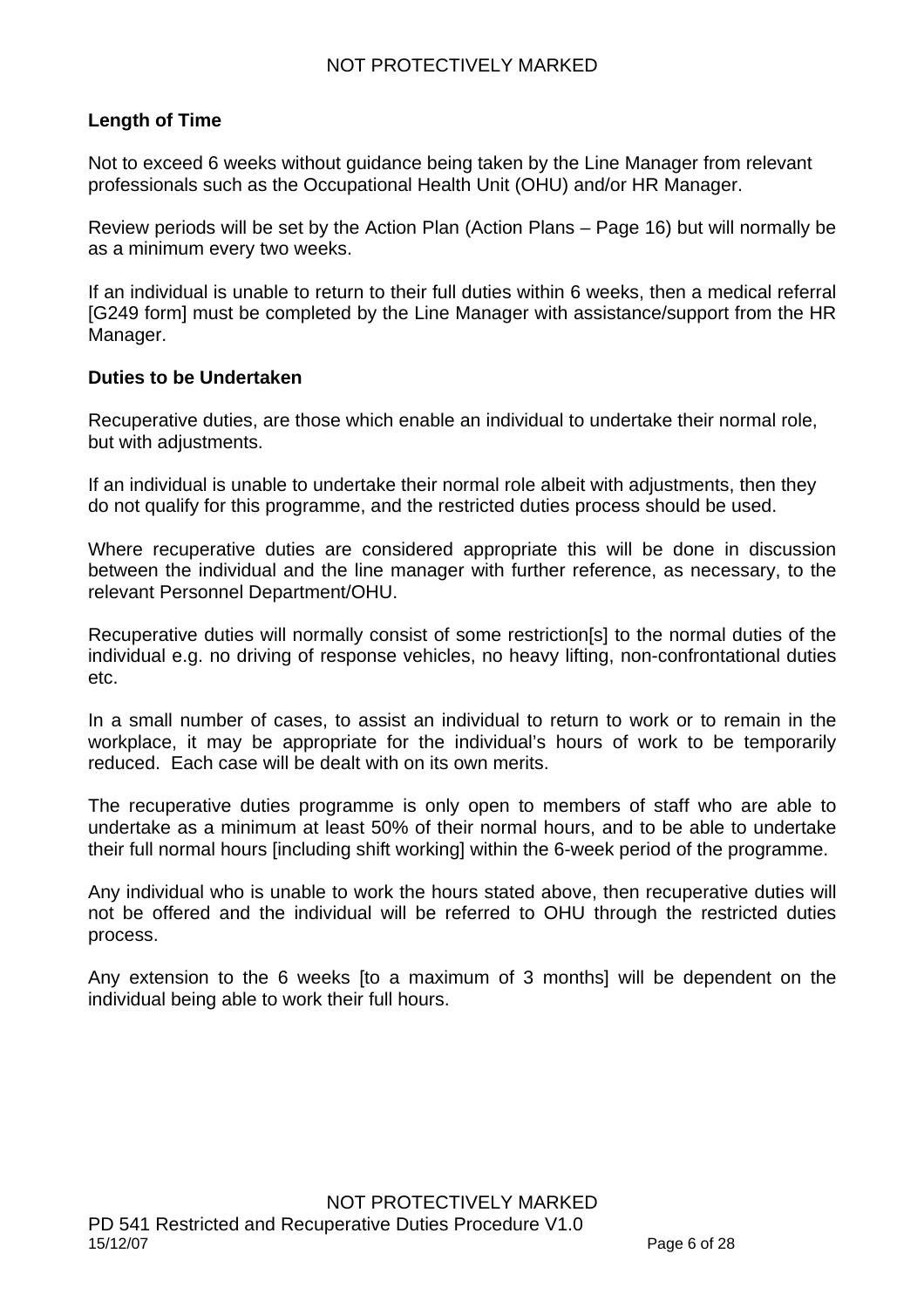### <span id="page-6-0"></span>**Provisos**

All individuals will partake in a recuperative duties programme if the Organisations Occupational Health Advisers believe them to be a feasible alternative to remaining absent.

Failure to participate may adversely impact on decisions regarding pay.

See page 18 - Conflicting Medical Opinion if an individual refuses to participate in a recuperative duties programme.

### <span id="page-6-1"></span>**Roles and Responsibilities**

#### <span id="page-6-2"></span>**Individual**

All individuals will take part in a recuperative duties programme where appropriate. Failure to take part may impact on entitlement to sick pay and could lead to disciplinary or capability action being taken. Where there is a conflict of medical opinion (Page 18).

The individual will ensure that they make every effort and undertake nothing that may be detrimental to their full recovery.

The individual should advise their Line Manager about any reasonable adjustment that they may need to assist in their return to work.

They will notify their Line Manager of any changes that may impact on their ability to undertake recuperative duties.

They will notify the Line Manager of any changes that may impact on any risk assessment that has been undertaken.

They will co-operate with the organisation to support them back to their full and normal duties.

Under the Health & Safety at Work Act, individuals have a responsibility to exercise a duty of care in relation to their own health and safety and that of their colleagues. They are also required to co-operate with their employer to meet legal requirements.

#### <span id="page-6-3"></span>**Line Manager**

It is the Line Managers responsibility to agree and manage this process, taking professional advice as necessary from the relevant Personnel Department and OHU.

They will work with the individual to assist in an early return to work on recuperative duties, or, if the individual is still at work to ensure they are retained within the workplace.

They will implement agreed reasonable adjustments fully and as soon as reasonably practicable.

Under the Health and Safety at Work Act, Line Managers need to ensure that as far as is

#### NOT PROTECTIVELY MARKED

PD 541 Restricted and Recuperative Duties Procedure V1.0 15/12/07 Page 7 of 28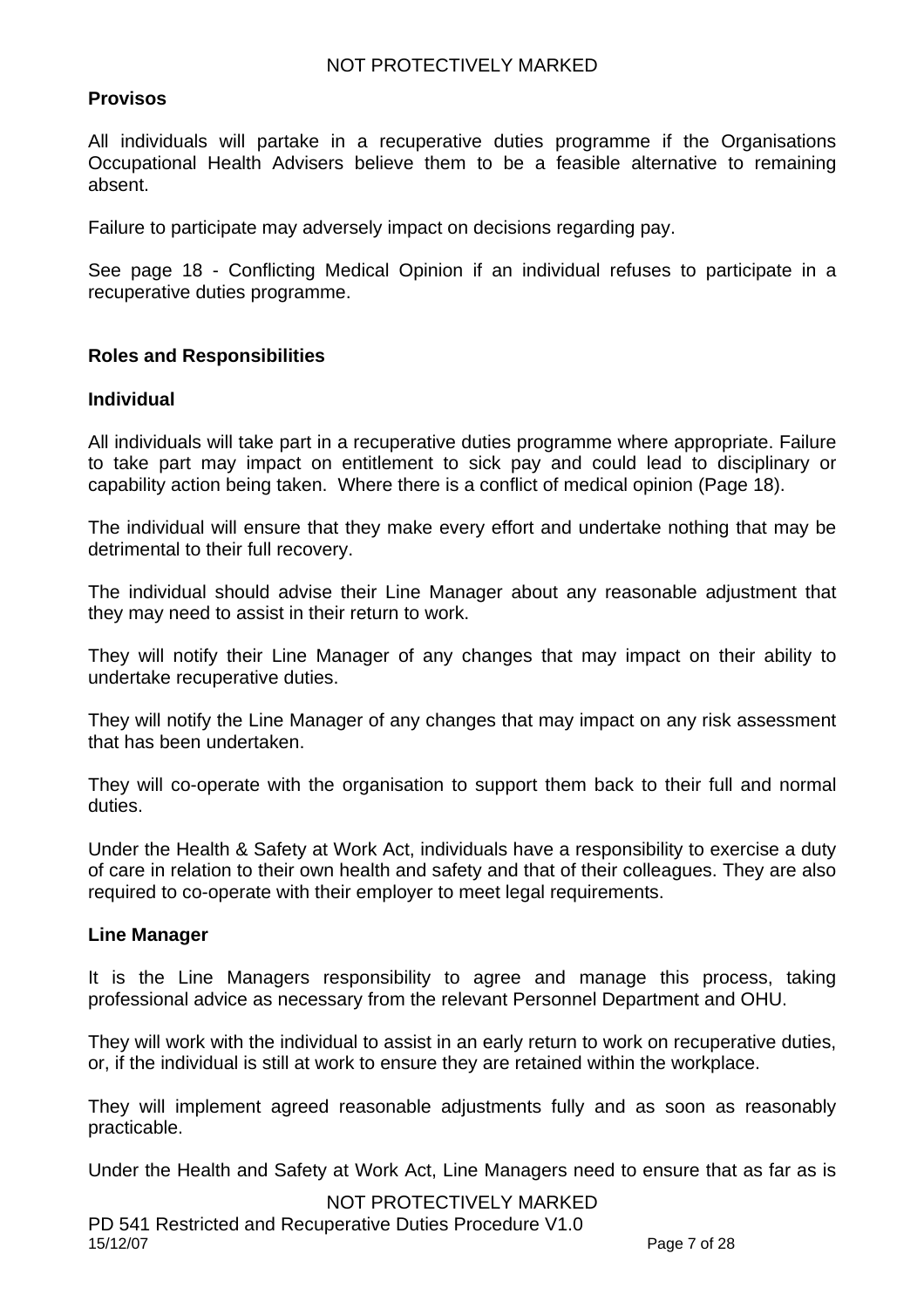reasonably practicable a working environment is provided that is safe, without risk to health and with adequate facilities and arrangements for the welfare of staff.

They will seek professional guidance from OHU and the relevant Personnel Department where appropriate.

They will be responsible for drawing up an action plan (see guidance on Action Plans page 16) and undertaking a risk assessment prior to the commencement of the programme.

They will ensure that reviews take place in a timely manner.

Will provide the relevant Personnel Department with copies of the action plan and risk assessment before the individual starts on the agreed programme.

They will keep the relevant Personnel Department updated of any changes.

They will not allow the programme to extend beyond 6 weeks unless advice is sought from the HR Manager and OHU.

Local Duties Managers[s] must be advised of the fact that the individual is on a recuperative duties programme, and when they are again fully operational by the Line Manager.

### <span id="page-7-0"></span>**Divisional/Departmental Personnel Departments**

Will provide advice and guidance on the process and paperwork required.

Will keep records of those individuals who are on recuperative duties and update relevant systems in a timely manner.

Provide statistics as and when required

## <span id="page-7-1"></span>**Human Resources Manager**

Will provide professional advice and guidance to Line Managers on this process.

## <span id="page-7-2"></span>**Occupational Health Unit (OHU)**

The primary role of OHU is to provide useful information to Line Managers, the relevant Personnel Department and HR Managers on the individual's ability to do their job and what if any reasonable adjustments would help a return to the workplace on recuperative duties.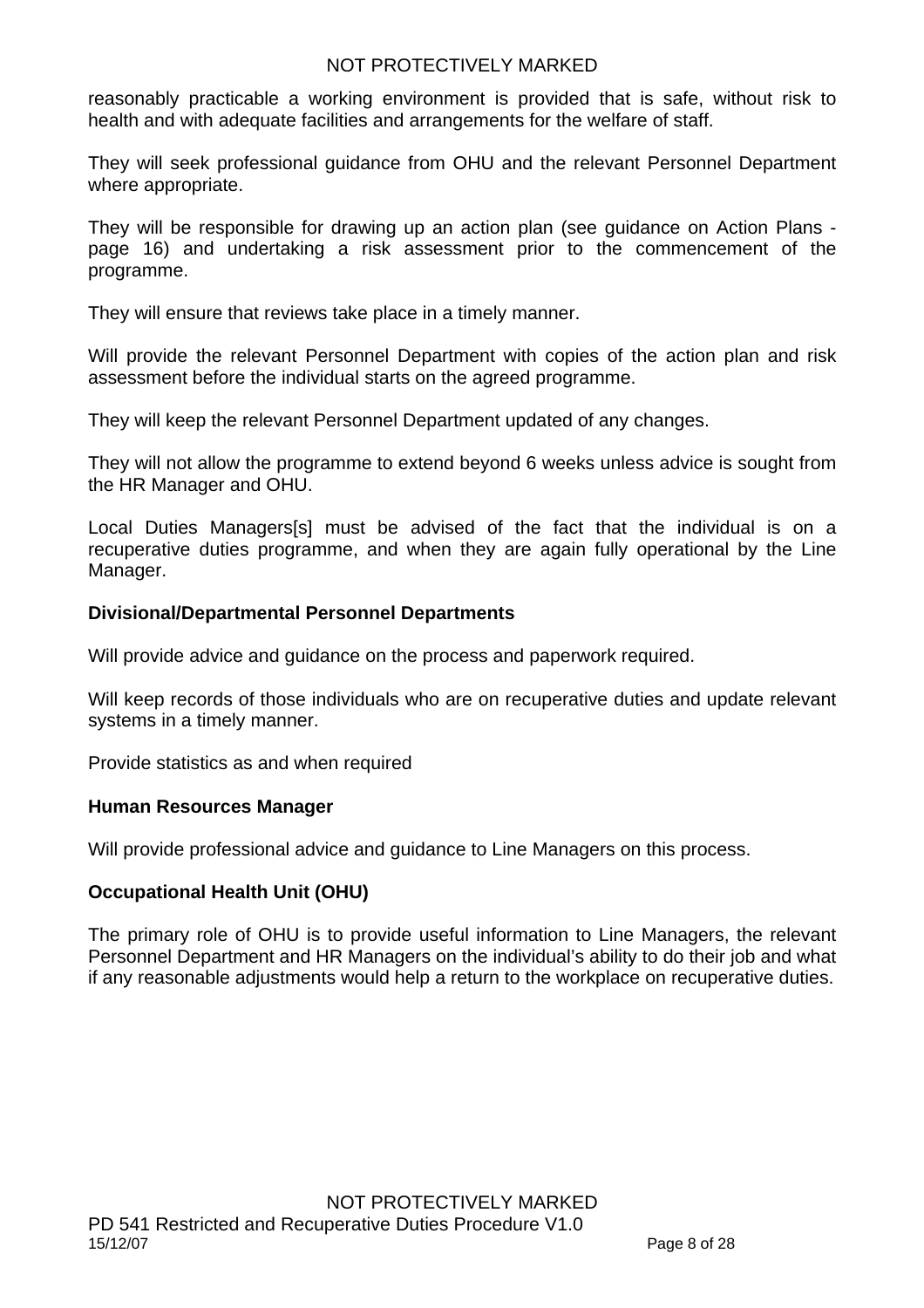### <span id="page-8-0"></span>**RESTRICTED DUTIES**

Are defined by the HMIC as 'duties or conditions approved for other than recuperative purposes and for fixed periods totalling more than 28 days to any officer unable to perform one or more aspects of full operational duty for a specific reason'.

This may include those individuals restricted for reasons of pregnancy, longer-term medical issues or restrictions due to discipline proceedings [during and after investigation]. There is still an expectation that the individual will return to their usual role.

The restrictions could last as long as twelve months – however, every effort must be made to keep any period of restriction to a minimum.

Longer-term restrictions may also apply to individuals subject to a prolonged investigation or following an inquiry.

Review will again be subject to an action plan but must be at least once a month in the first twelve months (See Method of Review - Page 17).

OHU will determine, following a referral from the Line Manager, if an individual is suitable for Restricted Duties.

Restricted duties do not necessarily mean there is a need to reduce the hours worked, though this may be a reasonable adjustment for a short period of time to support the return to work of the individual.

It is not deemed to be a reasonable adjustment for an individual to work restricted hours and remain on full pay permanently; if the need to work reduced hours is permanent or it is likely to become permanent then it is deemed to be reasonable to pay for the hours worked. Police Staff members will have their contracts amended accordingly and Police Officers may apply to work part time.

Non-compliance with this process may result in action being taken under the Capability Process [Police Staff] or the Police Efficiency Regulations [Unsatisfactory Performance Procedure] [Police Officers].

### <span id="page-8-1"></span>**How this Process operates – Restricted Duties**

#### <span id="page-8-2"></span>**Eligibility**

Restricted duties may be instigated for any of the following three category's

- o Reasons relating to disciplinary proceedings
- o Medical reasons- Pregnancy related
- o Medical reasons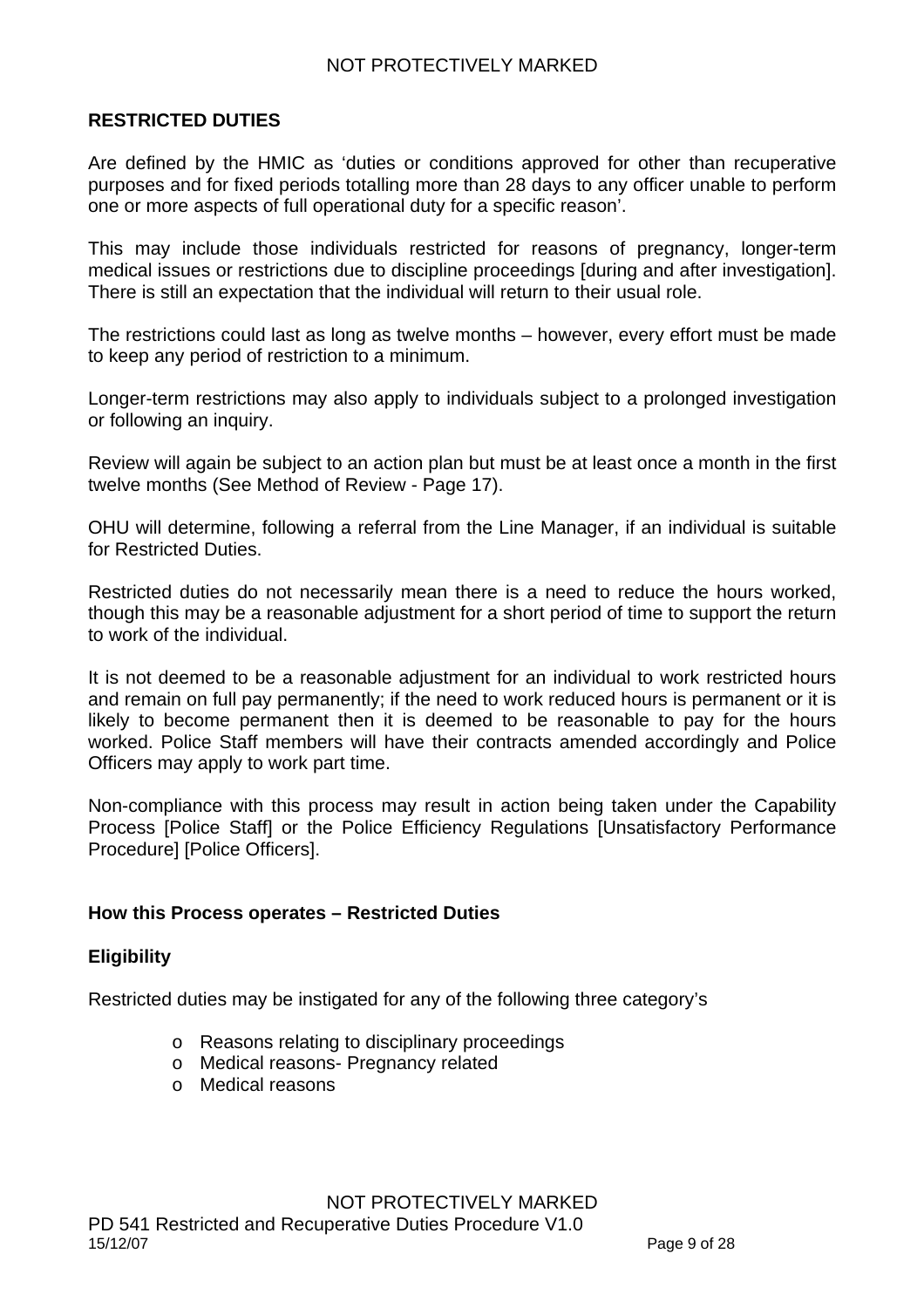### <span id="page-9-0"></span>**Reasons Relating to Disciplinary Procedures**

When any individual is suspended, moved, or placed on restrictions due to disciplinary proceedings then OHU and the relevant staff association [if appropriate] must be advised of this by the HR Manager to ensure welfare support is made available.

### <span id="page-9-1"></span>**Police Officers**

Where Police Officers are the subject of investigation they may need to be redeployed for the duration of the investigation.

A similar process to that employed for medical restrictions should be used. The Professional Standards Department should be the adviser on restrictions rather than the Force Medical Adviser. There may, however, be occasions where the input of the OHU is necessary.

An Action Plan will be drawn up by the Line Manager which will include review dates, welfare/OHU appointments and risk assessments (See page 16 on Action Plans).

The responsibility for reviewing the action plan will be between the Professional Standards Department, the HRM and the relevant Line Manager.

Such investigations are usually expected to result in medium term restrictions.

#### <span id="page-9-2"></span>**Police Staff**

Police Staff can be subject to investigation that has come from an external complaint or from concerns within the organisation. External complaints are dealt with by the Professional Standards Directorate; internal complaint investigations are co-ordinated by the HR Manager. In both cases the Head of Human Resources following liaison with the HR Manager will act as the link and ultimate decision maker regarding whether the Police Staff Discipline Procedure is invoked.

The nature of the allegation will determine whether the member of staff is restricted or indeed suspended [see Police Staff Discipline Procedure].

Where the individual is restricted an Action Plan will be drawn up by the Line Manager which will include review dates, welfare/OHU appointments and risk assessments (see Action Plans – page 16).

The responsibility for reviewing the Action Plan will be between the Professional Standards Department [if applicable], the HR Manager and the relevant Line Manager.

Such investigations are usually expected to result in medium term restrictions.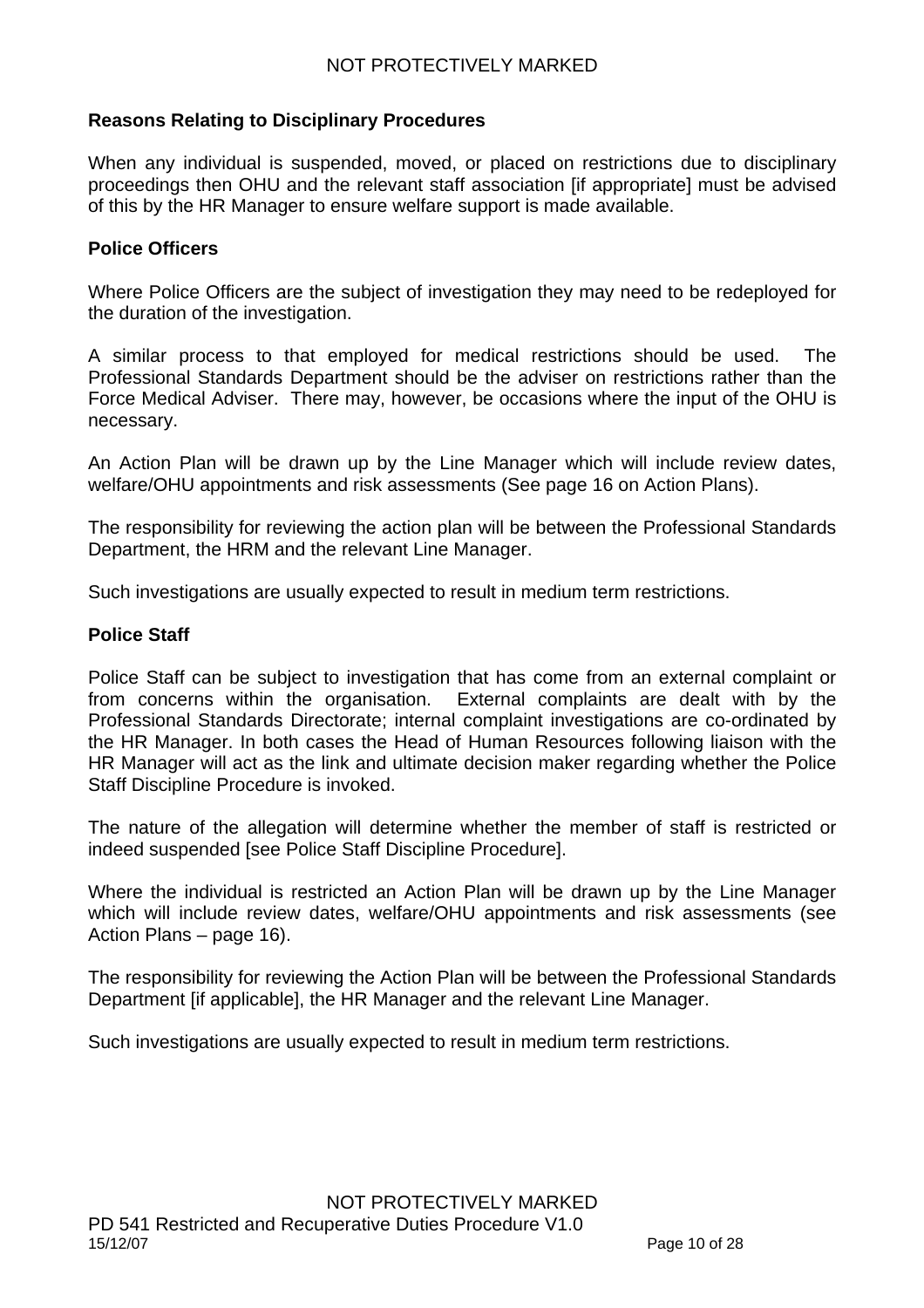### <span id="page-10-0"></span>**Following an Enquiry**

For both Police Officers and Police Staff, an enquiry may result in permanent restrictions of the individual.

Any such permanent restriction must be managed through the redeployment process.

There may be a point where, depending on the outcome of the enquiry, that restrictions are lifted. This will be dependent on risk assessment informing management decision.

#### <span id="page-10-1"></span>**Medical Reasons – Pregnancy Related**

For full detail s see the Maternity Provisions for Police Officers and Police Staff.

#### <span id="page-10-2"></span>**Medical Reasons – other than Pregnancy Related**

All individuals are potentially eligible for a restricted duties programme.

Restricted duties are normally for those individuals who require adjustments to be made to enable them to remain in the workplace that will be for fixed periods in excess of 28 days.

Restricted duties, although normally for longer periods of time, will be used in place of the recuperative duties process for shorter-term restrictions where the role required is other than the one held substantively by the individual, or the restrictions are likely to last for a period greater than 6 weeks.

All medical referrals will be made by the Line Manager, on Form G249, supported by guidance as necessary from the relevant Personnel Department.

Individuals may NOT self refer on other than welfare grounds to the OHU.

Restricted duties for medical or welfare reasons may ONLY be recommended by OHU, following full consultation with the individuals Line Manager and HR Manager.

Individuals must be given a copy of the OHU referral form, once the Line Manager has completed this. Ideally, if at all possible and appropriate, the individual should be consulted regarding the content of this form.

Restricted duties will only be offered where it is deemed to be operationally possible to accommodate them and it does not impact on the health and safety of the individual or other members of staff.

#### <span id="page-10-3"></span>**Length of Time**

Restrictions are likely to last for 28 days or more.

In a small number of cases, to assist an individual to return to work or to remain in the workplace, it may be appropriate for the individual's hours of work to be temporarily reduced. Each case will be dealt with on its own merits.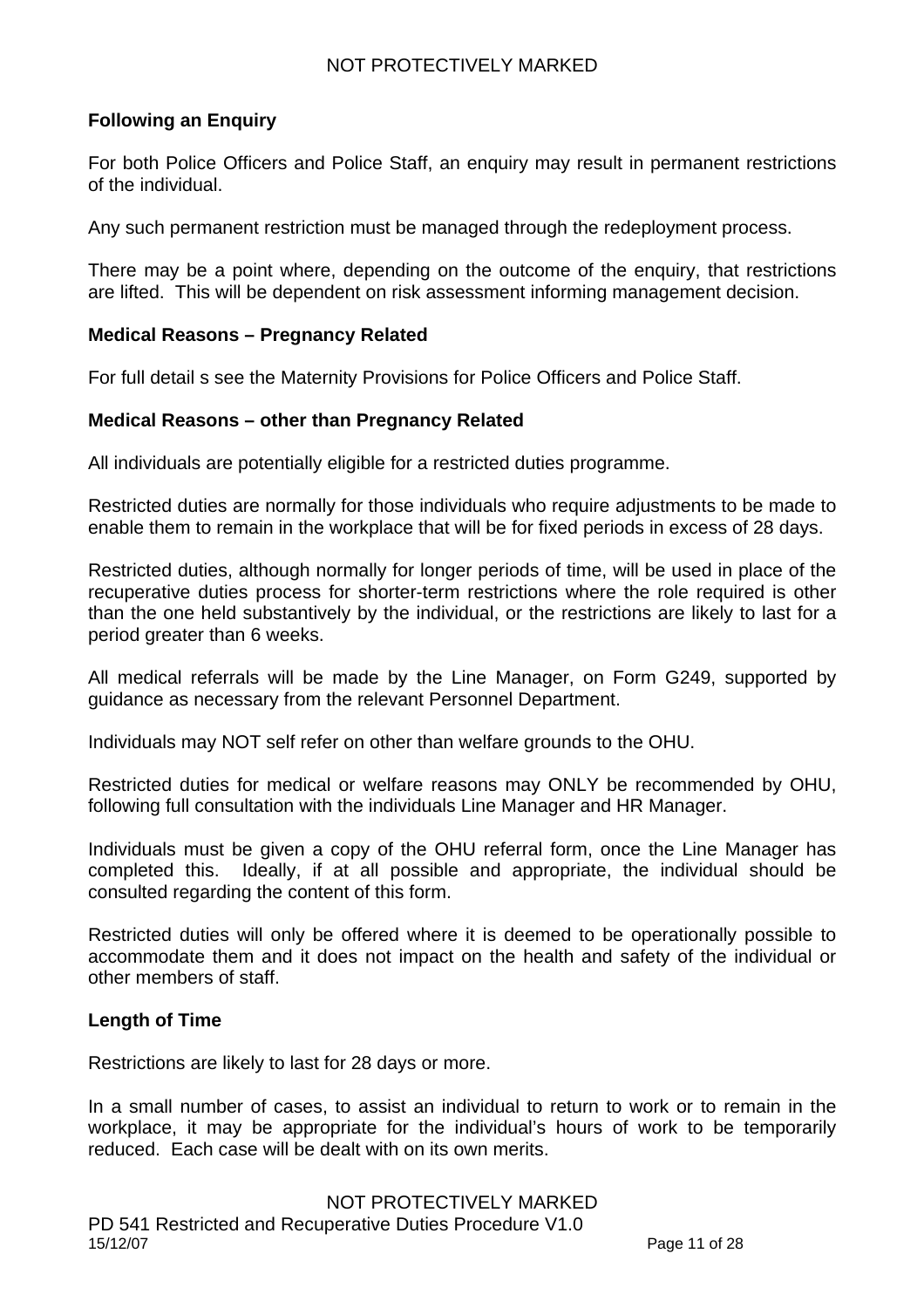The restricted duties programme is only open to individuals who are able to undertake as a minimum at least 50% of their normal hours, and are expected to be able to undertake their full hours within the first 3 months of the programme.

Any individual who is unable to return to working their full hours within the first 3 months of being restricted will be referred to OHU by the Line Manager for a further review. An additional 3-month period on restricted hours [where these must be a minimum of 50% of the normal hours] may then be allowed, if this is supported by OHU and it is operationally possible to accommodate [with any other reasonable adjustments that are required].

It is only in very EXCEPTIONAL circumstances that an individual will be accommodated working less than 50% of their normal hours. This is a senior management decision that must also have the approval of the Senior Line Manager, Head of OHU and HR Manager.

The restricted duties programme may be likely to last for 12 months. In some cases these restrictions may be permanent.

Where it is considered that the restrictions are likely to be permanent or that the individual is unlikely, within a 12-month period, to be able to return to their substantive post with adjustments, then they will be considered for redeployment in to a "Fit for Post" role under the organisations redeployment process.

### <span id="page-11-0"></span>**Duties to be Undertaken**

Restricted duties are those which enable an individual to return to the workplace in a role, other than their substantive one or to their substantive post with adjustments.

There is an expectation that individuals will be able to return to their normal role. This programme aims to support this expectation.

### <span id="page-11-1"></span>**Police Officers**

The restrictions that will impact on a Police Officer being unable to undertake their normal role for a period of time will fall into one of the following category's:

- The ability to sit for reasonable periods, to write, read, use the telephone and to use [or learn to use] IT.
- The ability to run, walk reasonable distances, and stand for reasonable periods;
- The ability to make decisions and report situations to others.
- The ability to evaluate information and to record details.
- The ability to exercise reasonable physical force in restraint and retention in custody.
- The ability to understand, retain and explain facts and procedures.

The Force Medical Adviser should be asked to give more detail than just the key capabilities above so that a more informed management decision can be reached.

Where possible police officers on restricted duties should have their existing established post adjusted to their needs or be moved to another established post. Any new post/project should be one in which it is necessary for that person to be a police officer.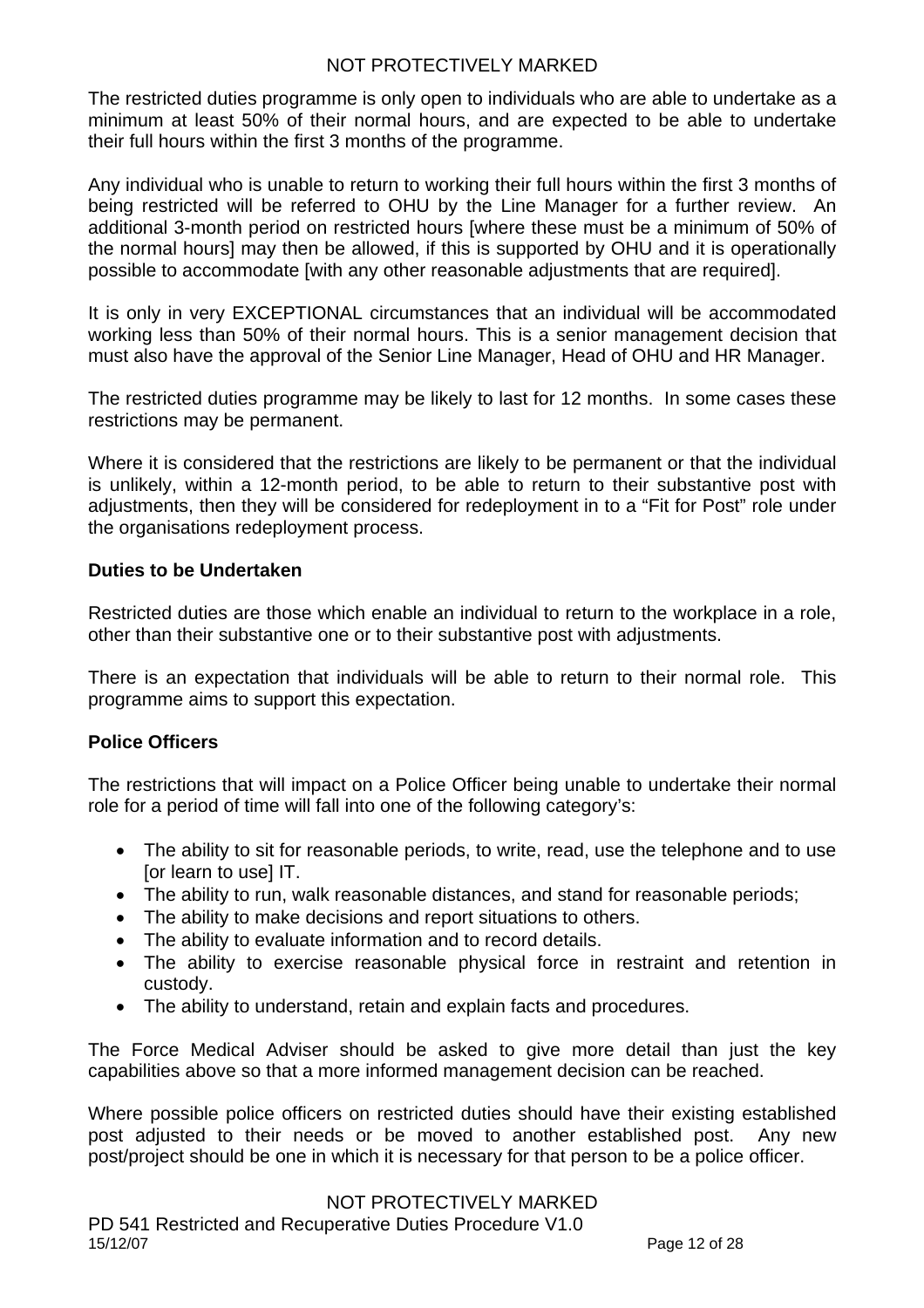If it is necessary to create a project [and thus a post] outside the establishment to keep an officer at work then this should be a short term solution and be reviewed at least monthly, this should be only for exceptional cases. This is because of the organisations requirement to manage the establishment.

The Force Medical Adviser should be asked to give more detail than just the key capabilities above so that a more informed management decision can be reached.

Where possible police officers on restricted duties should have their existing established post adjusted to their needs or be moved to another established post. Any new post/project should be one in which it is necessary for that person to be a police officer.

If it is necessary to create a project [and thus a post] outside the establishment to keep an officer at work then this should be a short term solution and be reviewed at least monthly, this should be only for exceptional cases. This is because of the organisations requirement to manage the establishment.

### <span id="page-12-0"></span>**Police Staff**

Whether or not a member of police staff is medically restricted from carrying out their duties will obviously depend on the post that the person holds.

Every effort will be made to adapt workstations, change hours etc to allow a person to continue in their role.

Where the member of staff is unable to remain in their substantive role, they will be placed on the medical redeployment register. The mechanism for redeployment is set out in the Medical Redeployment procedure (see page 21)

### <span id="page-12-1"></span>**Provisos**

All individuals will partake in a restricted duties programme if the organisations Occupational Health Advisers believe such a programme to be a feasible alternative to remaining absent.

Failure to fully participate in a programme that the organisations Occupational Health Advisers advise is suitable [taking due account of Regulation 34, in the case of Police Officers] may adversely impact on decisions regarding pay.

### <span id="page-12-2"></span>**Roles and Responsibilities**

### <span id="page-12-3"></span>**Individual**

All individuals will take part in a restricted duties programme if the organisations Occupational Health Advisers support this.

If a change of role were required then the individual's substantive post would remain theirs until they were [if necessary] redeployed to a new role or their contract of employment was ended.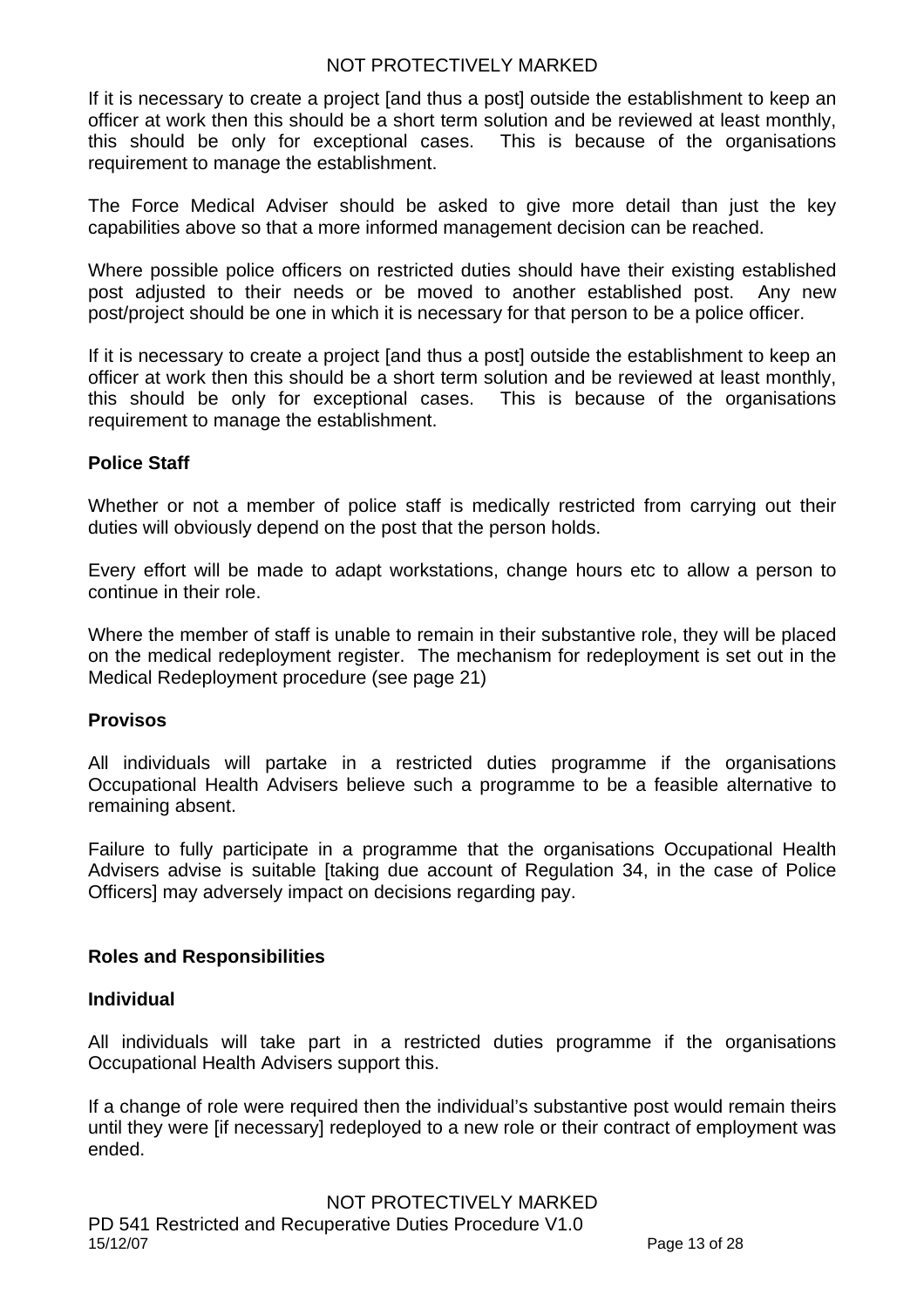The individual will ensure that they make every effort and undertake nothing that may be detrimental to their full recovery.

They will notify their Line Manager of any changes that may impact on their ability to undertake restricted duties.

They will notify the Line Manager of any changes that may impact on any risk assessment that has been undertaken.

The individual should advise their Line Manager about any reasonable adjustment that they may need to assist in their return to work.

They will co-operate with the organisation to support them back to their full and normal duties at the earliest opportunity.

Under the Health & Safety at Work Act, Individuals have a responsibility to exercise a duty of care in relation to their own health and safety and that of their colleagues. They are also required to co-operate with their employer to meet legal requirements.

### <span id="page-13-0"></span>**Line Manager**

It is the Line Managers responsibility to agree and manage this process, if OHU support its use taking professional advice as necessary from the relevant Personnel Department.

They will work with the individual to assist in an early return to work on restricted duties, or, if the individual is still at work, work with them to ensure they are retained within the workplace.

They will be responsible for ensuring any reasonable adjustments that are agreed are implemented.

Under the Health and Safety at Work Act, you need to ensure, as far as is reasonably practicable a working environment that is safe, without risk to health and adequate as regards facilities and arrangements as to the welfare of your member of staff.

Should an alternative role be required due to the nature of the restrictions, they will work with the HR Manager and the individual to identify a suitable post. Line Management responsibility would then pass to the new Line Manager.

The HR Manager should ensure that any new Line Manager is made aware of the restrictions and any adjustments that have been agreed.

They will be responsible for drawing up an action plan (see guidance on Action Plans page 16) and undertaking a risk assessment prior to the commencement of the programme. The risk assessment form G193 contains the necessary guidance to carry out a risk assessment.

They will ensure that reviews take place in a timely manner.

Will provide the relevant Personnel Department with copies of the action plan and risk assessment before the individual starts on the agreed programme.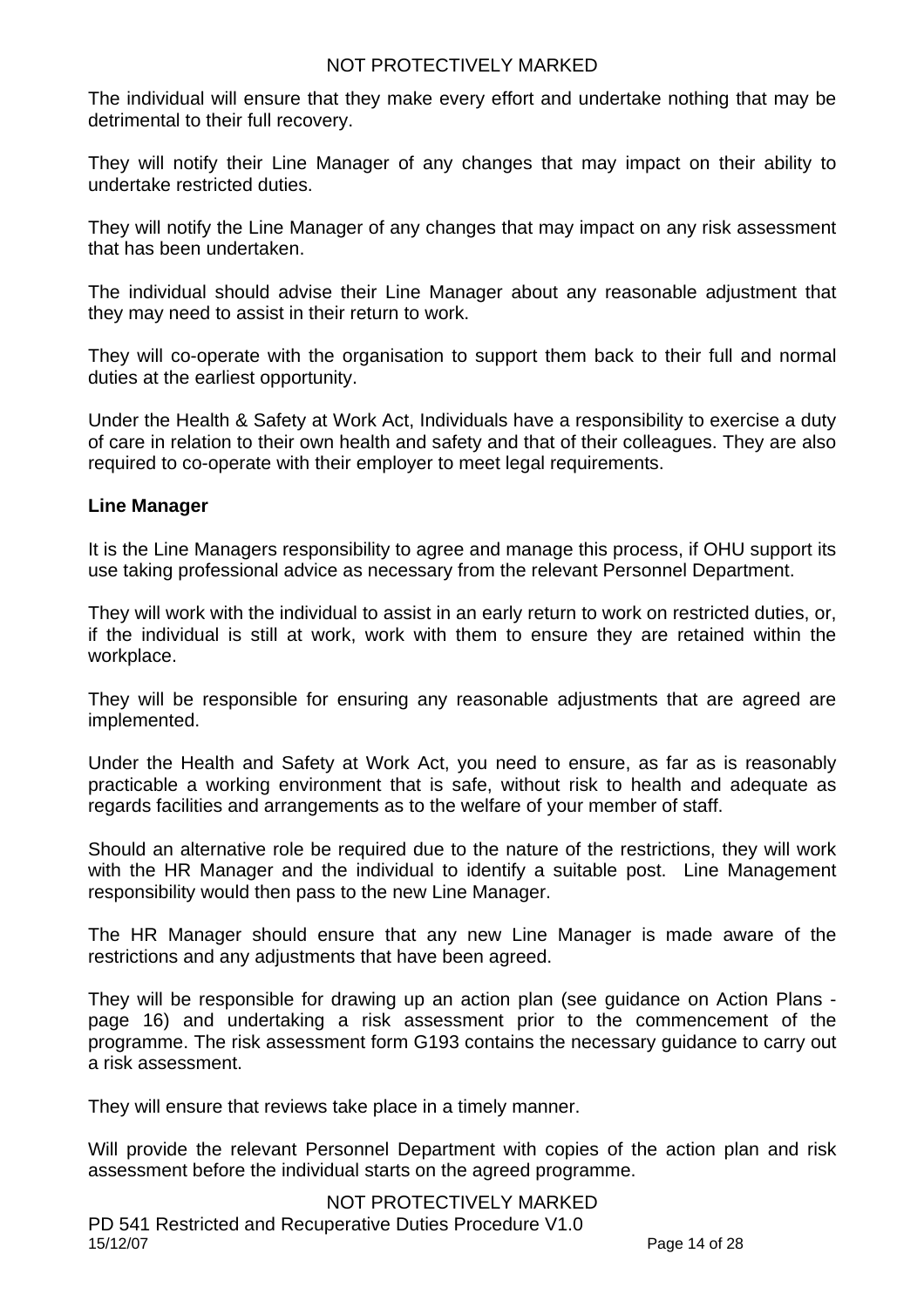They will keep the relevant Personnel Department updated of any changes.

They will not allow the programme to extend beyond the agreed period unless advice is sought from the HR Manager and OHU.

Local Duties Managers[s] must be advised of the fact that the individual is on a restricted duties programme, and when they are again fully operational by the Line Manager.

### <span id="page-14-0"></span>**Divisional/Departmental Personnel Departments**

Will provide advice and guidance on the process and paperwork required.

Will keep records of those individuals who are on restricted duties and update relevant systems in a timely manner.

Provide statistics as and when required.

Ensure regular reviews of restricted and recuperative programmes are carried out.

#### <span id="page-14-1"></span>**Human Resources Manager**

Will provide professional advice and guidance to Line Managers on this process.

#### <span id="page-14-2"></span>**Occupational Health Unit (OHU)**

The primary role of OHU is to provide useful information to Line Managers, Personnel Departments and HR Managers on the individual's ability to do their job and what if any reasonable adjustments would help a return to the workplace on restricted duties.

### <span id="page-14-3"></span>**FIT FOR POST/PERMANENTLY RESTRICTED/RETAINED UNDER A20**

Restrictions for these individuals are expected to last more than a year and in some cases are thought to be permanent. This is likely to include individuals whose medical condition will leave them unable to take up their usual role for at least twelve months.

Individuals who are judged to be subject to long-term restrictions may be considered for medical retirement as part of their review process. For both police officers and police staff the medical retirement process requires assessment either by the Force Medical Advisor (police staff only) or an independent doctor, the Selected Medical Practitioner (SMP) (police officers and police staff).

Long-term restrictions may also apply to individuals subject to a prolonged discipline/misconduct investigation (more than twelve months) both during and/or following the enquiry.

Redeployment on medical grounds to a suitable alternative post will always be the last reasonable adjustment considered. Every effort will be made first to retain the individual in their original job with reasonable adjustments such as equipment, an alteration in hours or allocating an inessential duty, which is found to be difficult to someone else. In some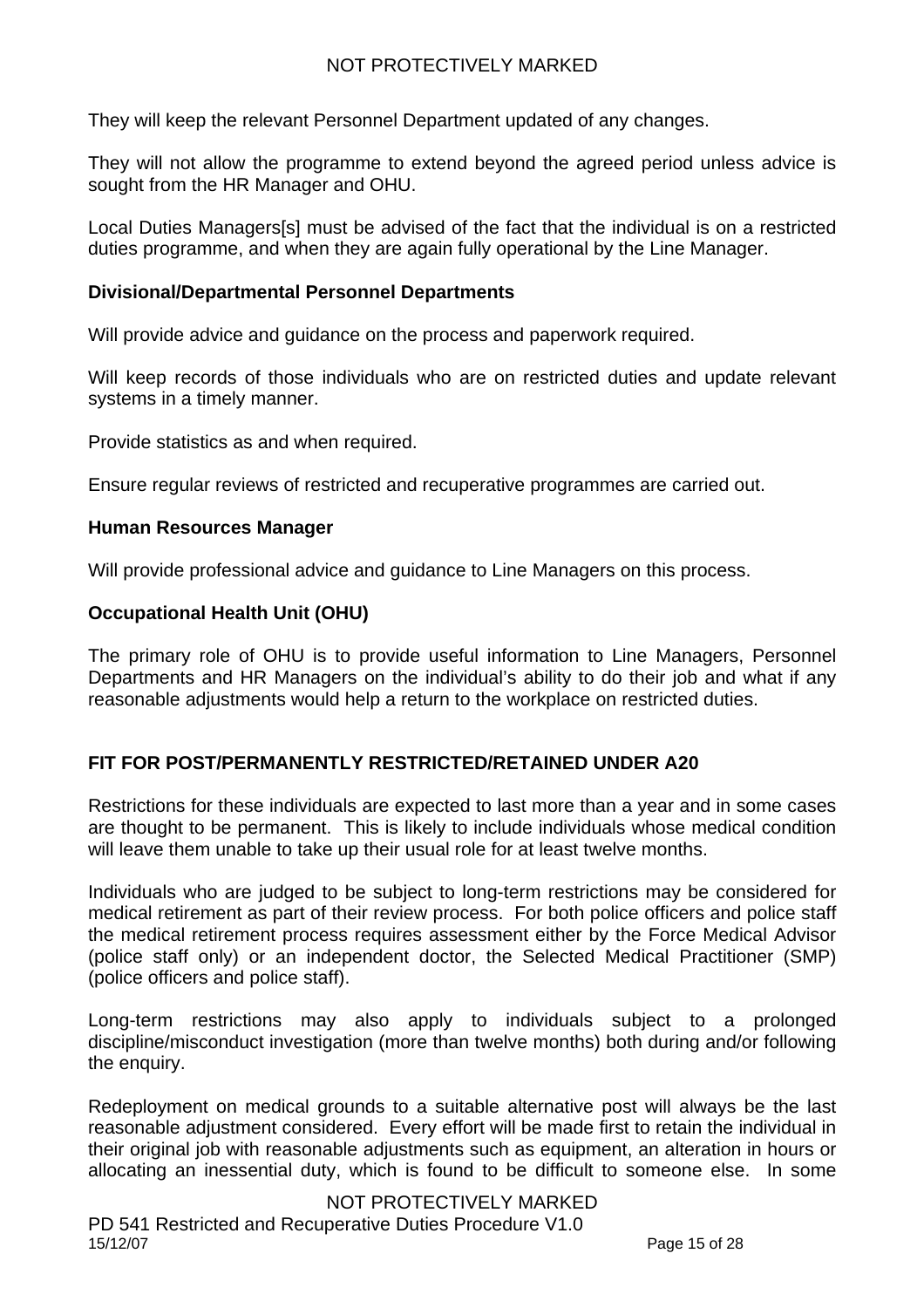cases, however, this may not be possible if, for example the role cannot be done on a part time basis, is too demanding or has a particular service requirement e.g. PSD, Response Driving, Firearms.

For further guidance on reasonable adjustments please refer to the Disability Procedure.

Where it is recognised and agreed by the organisation that an individual has an underlying medical condition that results in a long-term restriction, is subject to restrictions following disciplinary proceedings, or a person is retained under A20 and they cannot be accommodated as above then they will be subject to the redeployment policy on medical or discipline grounds.

When a suitable established post has been identified and agreed, the member of staff will be deemed to be 'fit for post'.

For more information on the redeployment process please refer to page 21.

### <span id="page-15-0"></span>**RECUPERATIVE/RESTRICTED/FIT FOR POST PROCESS**

An Action Plan should include:

- What actions are needed prior to the individual starting the recuperative/restricted/new post – including a risk assessment. [Form G193]
- Details of what the current restrictions are.
- Details of the role to be undertaken.
- Details of the hours to be worked.
- Details of what adjustments have been agreed.

When the individual is expected to be fully operational/able to return to their normal role:

- At what time recovery is expected
- What the review periods will be
- Who will undertake the reviews
- What progress is expected at each point
- For a recuperative duties action plan reviews must take place as a minimum every 2 weeks.
- For a restricted duties action plan reviews must take place as a minimum every month
- For those individuals who are deemed to be 'Fit for post' then they should be reviewed at least annually. This will include a medical referral as a matter of course.
- Risk assessment reviews.
- Details of welfare/medical appointments/interventions to take place.
- Where appropriate dates of salary reviews.

It is the Line Managers responsibility to draw up the action plan in liaison with OHU, the relevant Personnel Department and PSD as appropriate.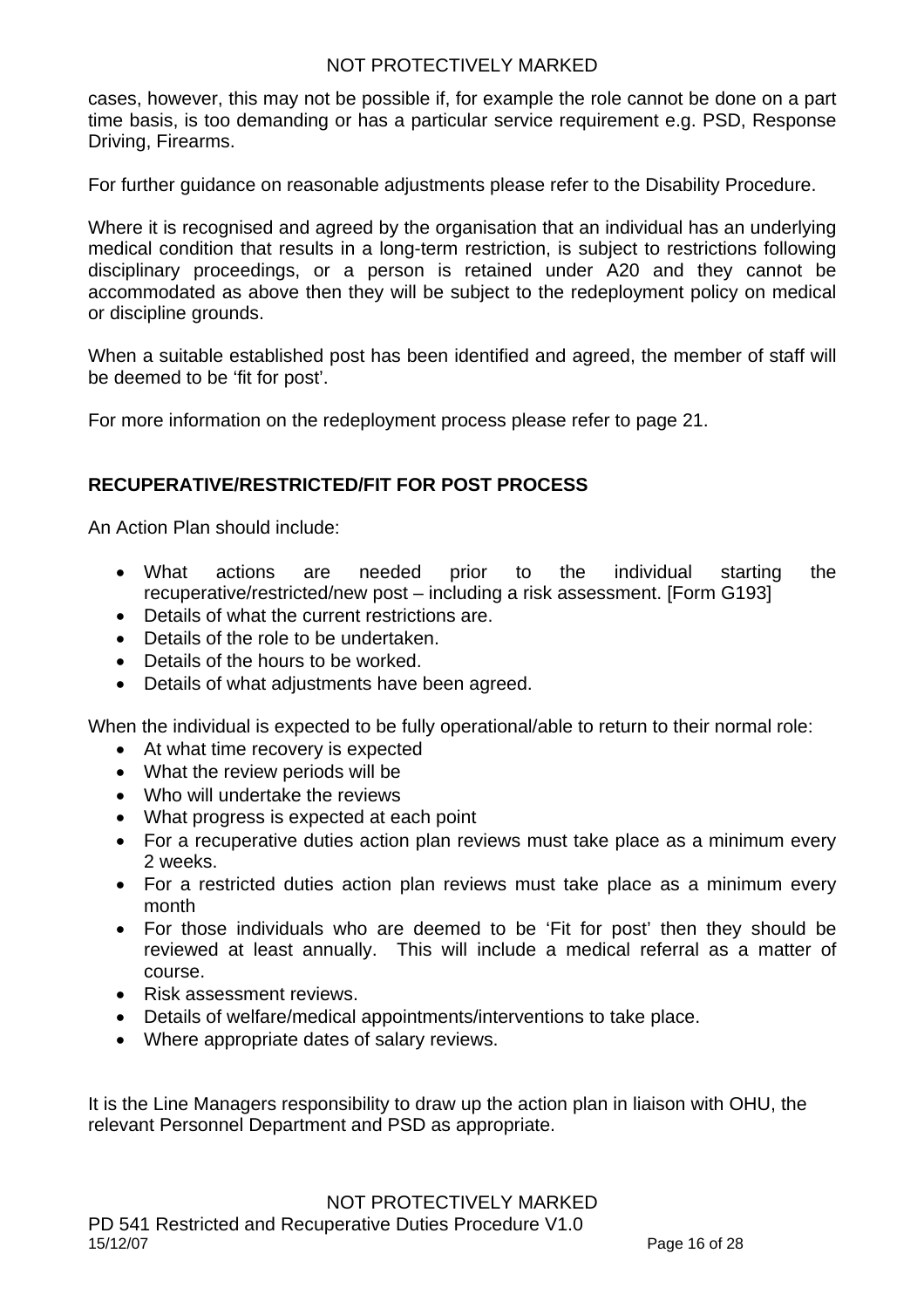#### <span id="page-16-0"></span>**METHOD OF REVIEWAL**

Recuperative Duties – It is the Line Managers responsibility to undertake the reviews as a minimum on a two weekly basis and to keep Personnel and Duties updated of any changes.

Restricted Duties – Reviews will be organised by the relevant Personnel Department. They should be on a monthly basis [unless the action plan requires a more detailed/frequent review] and involve:

- The HR Manager or Personnel Officer
- A representative from OHU and/or PSD (Professional Standards Directorate) [if the restriction relates to an enquiry]
- Line Manager

The individual involved should be made aware of the reviews and be invited to attend or make representation either through a written report or staff association representative.

Note: the meeting will take place in line with the Action Plan whether or not the member of staff is able to attend. If the member of staff is absent from the meeting it is the Line Manager's responsibility to update the person on the content of the meeting and any outcomes. This will be backed up with a letter from the relevant Personnel Department.

The same process for Fit For Post members of staff will apply as for Restricted Duties. However, a medical referral must have been made and taken place prior to the meeting if the deployment relates to medical issues – should this relate to issues resulting from disciplinary proceedings then PSD guidance should be sought. This should be detailed in the individuals action plan.

## <span id="page-16-1"></span>**CONTENT OF THE MEETING**

This will be dependent in part on the individual case. It is likely to include:

- A progress update.
- Whether the action plan is being kept to.
- How the person is coping with their revised or new role.
- Where the hours have been reduced if they can now be increased.
- Where it is a medical matter, the current OHU report.
- Any Action that needs to be taken regarding pay.
- Where expected the current likelihood of the person returning to their substantive role;
- The action plan itself does it require revision;
- Is there a case for referral to the SMP for medical retirement?
- Report or input from PSD where the restriction results from an enquiry.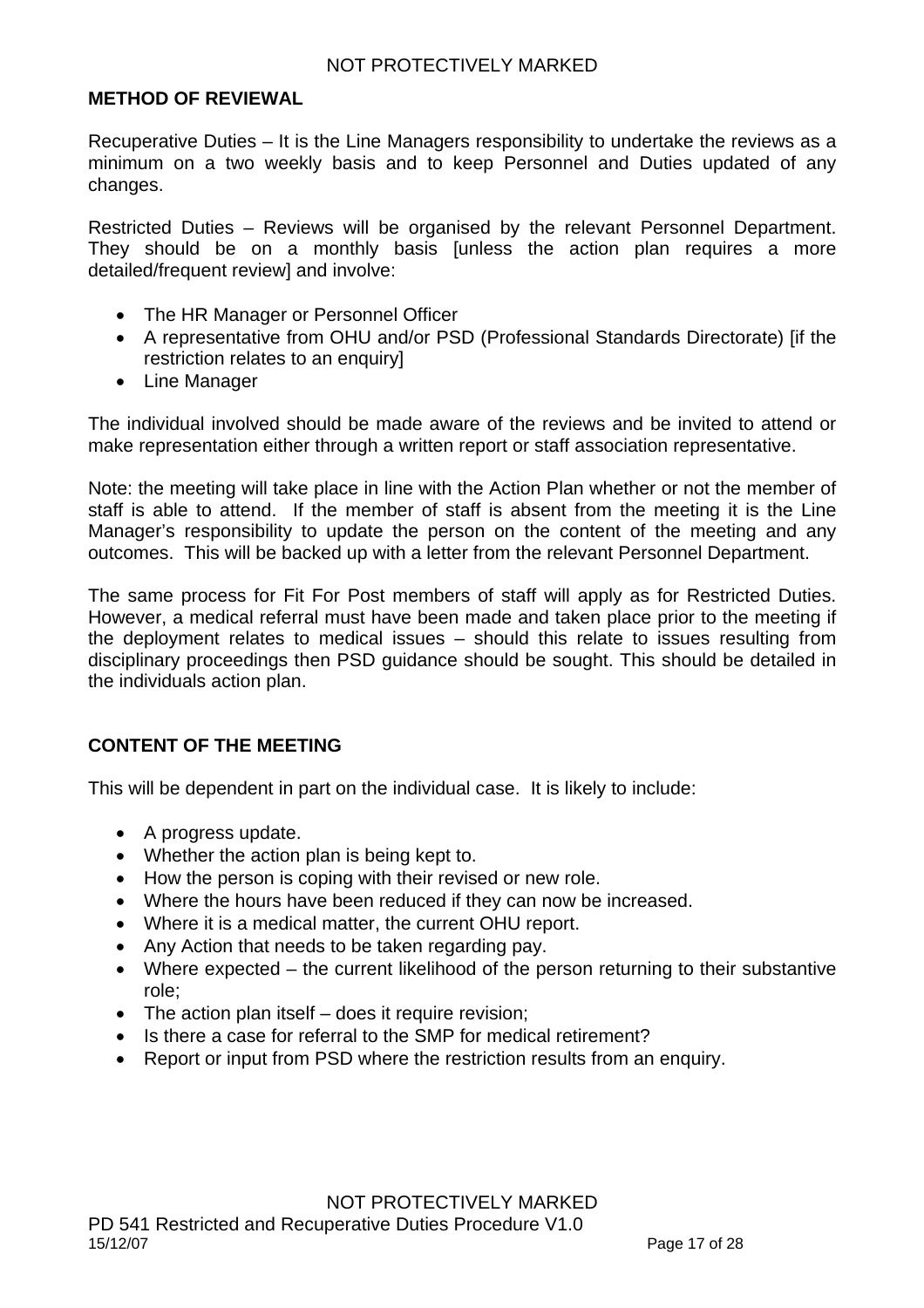#### <span id="page-17-0"></span>**CONFLICTING MEDICAL OPINION ON AN EMPLOYEE'S ABILITY TO RETURN TO WORK**

All individuals will partake in a recuperative or restricted duties programme if the Organisation's Occupational Health Advisers believe them to be a feasible alternative to remaining absent.

If an individual refuses to participate in a recuperative or restricted duties programme then, under Regulation 33 Police Regulations 2003, Annex P (police officers) or conditions of service (police staff), a referral to an independent medical practitioner will be made for determination as to whether that individual is fit to undertake recuperative or restricted duties. If the independent medical practitioner agrees with the Force Medical Officer then the individual will no longer be entitled to remain absent and receive payment.

### <span id="page-17-1"></span>**REFUSAL TO PARTICIPATE**

Failure to participate in a recuperative or restricted duties programme may:

Adversely affect any decisions in those cases when the question of extensions of pay might have to be considered.

Result in discontinuance of pay if the HR Director after consideration of all relevant information is satisfied that the individual could return to work on a recuperative or restricted duties basis. [Police Regulation 33]

## <span id="page-17-2"></span>**WHAT ARE THE HEALTH AND SAFETY CONSIDERATIONS?**

A **risk assessment** will be undertaken for all individuals prior to and during periods of restricted or recuperative duties as necessary. Further advice can be sought from the Force H & S Adviser.

A specific risk assessment must be carried out for all individuals on recuperative or restricted duties and reviewed at regular intervals, in collaboration with the individual and Line Manager. These should be monitored by the relevant Personnel Department**.** Risk assessments are a methodical way of looking at tasks, duties and activities that the individual performs in their role. The risk assessment will consider tasks and activities, individual limitations and conditions that impact upon employment. The risk assessment provides a pro-active approach to ensure controls are provided thereby reducing or eliminating the risk to which an individual is exposed.

Full guidance in how to complete a risk assessment is contained with Form G193a – Risk Assessment.

Once the safety system has been established, Line Managers have responsibility to ensure that risk assessments and control measures are properly audited and reviewed whenever significant changes occur either in the work operation itself or in the process utilised. A change is significant if it alters the nature of the risk in any way.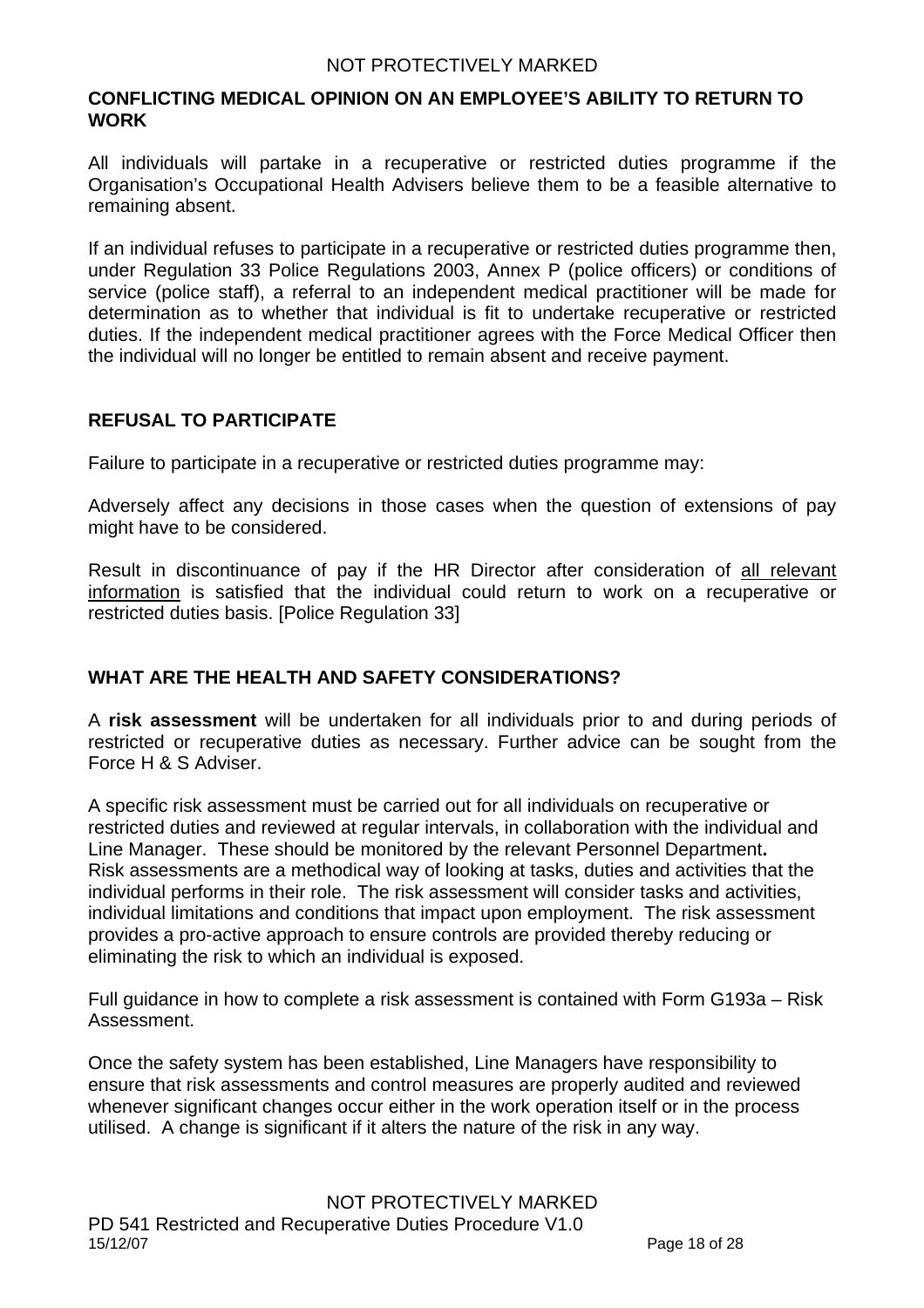**Under the Health & Safety at Work Act, Individuals have a responsibility to exercise a duty of care in relation to their own health and safety and that of their colleagues. They are also required to co-operate with their employer to meet legal requirements.** 

### <span id="page-18-0"></span>**PAY FOR THOSE ON RESTRICTED DUTIES**

### <span id="page-18-1"></span>**Support Staff**

It may be that any adjustments or changes to a role as a result of restriction would see no difference in salary between the old and new roles. However, when an individual reduces their hours or moves to a role that attracts fewer or no allowances it is possible that the salary earned by the person who is restricted is greater than that usually paid for their new role.

In this case the action plans for those on restrictions must include review of salary. It is unlikely to be considered a reasonable adjustment for someone on restricted hours to continue to be paid full pay for a prolonged period of time.

Police Staff contract's of Employment will be amended in line with the hours they are actually working.

A member of police staff whose substantive post is one which would attract either weekend working or shift allowance but is unable to work their normal shift pattern for a period likely to be in excess of 6 weeks will receive 28 days notice to align any allowances with the hours actually being worked. This will be addressed through the Case Conference process. Allowances will be reinstated when/if an individual returns to working shifts / weekends.

### <span id="page-18-2"></span>**Police Officers**

Where as a result of restrictions an officer has reduced their hours of work the action plan must include a review of the hours worked. As for Police Staff this will also be addressed through the Case Conference process.

Police Officers may apply to work part time if they are unable to work full hours – should they choose not to do so but remain unable to work full time hours after a reasonable period of time, [in line with the reasonable adjustments identified through the case conference, this is unlikely to be for a period in excess of 6 months] then consideration will be given to the invoking the Efficiency Regulations through the Unsatisfactory Attendance Procedure.

## <span id="page-18-3"></span>**POLICE OFFICERS AND PART TIME WORKING**

Regulation 5 [five] of the Police Regulations 2003 requires an officer's consent to part time working. A disabled [or non disabled] officer cannot therefore be required to work on a part time basis. However, it will be in the interests of officers to continue in employment on a part time basis if they cannot work full hours. A failure to attend work when required to do so is likely to lead to action under the Police Efficiency Regulations 1999 [as amended]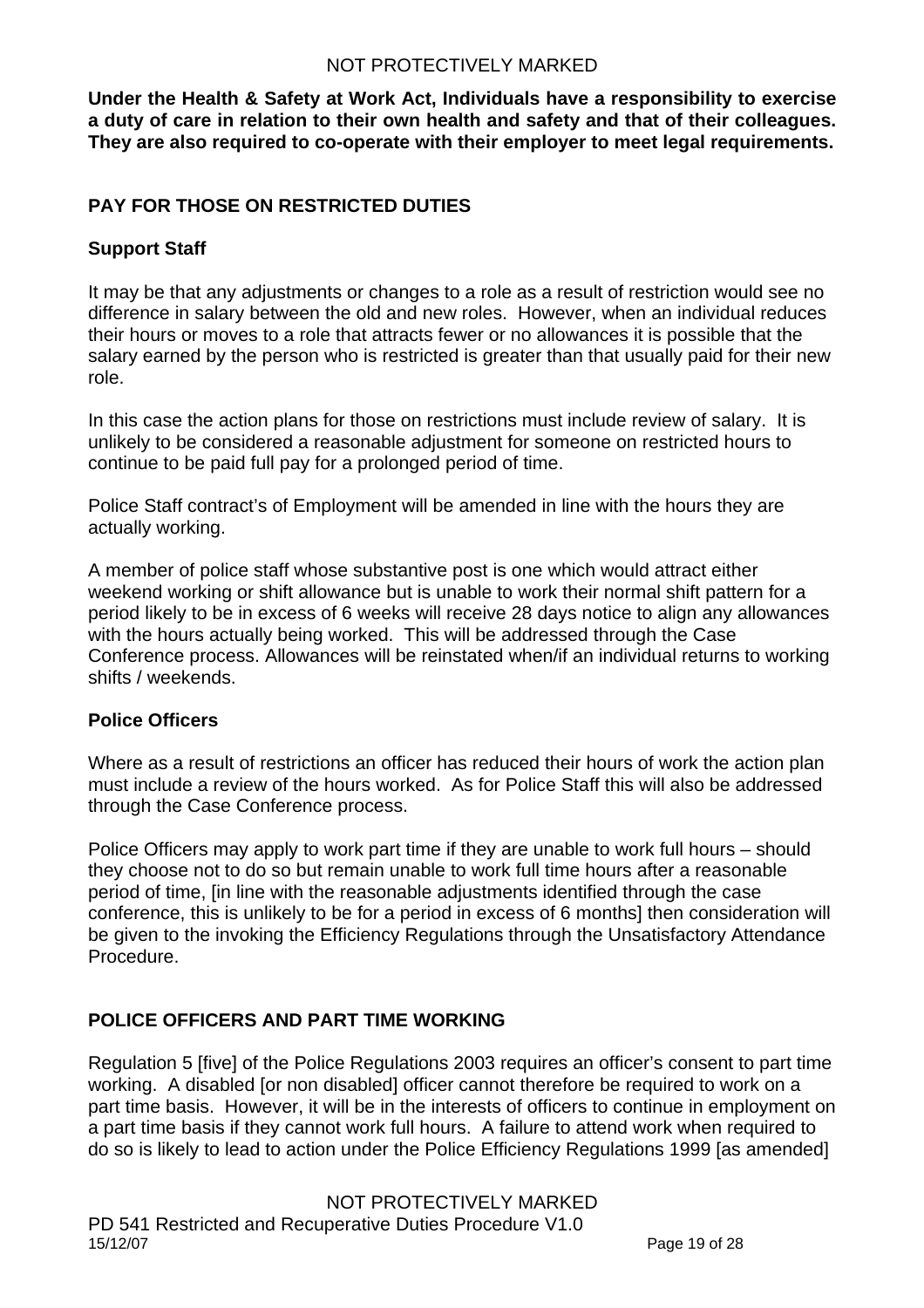### <span id="page-19-0"></span>**EQUAL PAY**

The organisation will avoid placing restricted duties and fit for post officers into police staff posts. If the police officer cannot be called upon to undertake full operational duties – or duties that only a police officer can undertake – the police staff could have an equal pay claim.

#### <span id="page-19-1"></span>**EXTENSION OF SERVICE**

Where a police officer requests an extension of service or applies to the 30+ scheme consideration of any restrictions will be taken into account. This will be to determine whether the officer can be retained in a role that is an established post and one that requires police powers.

#### <span id="page-19-2"></span>**PROMOTION**

Any medical restriction should not prevent police officers or police staff applying for promotion/other roles. The applicant should be able to undertake the new role if successful with reasonable adjustments.

#### <span id="page-19-3"></span>**INTERVIEW**

Where police officers or police staff have a long-term restriction and are already in a fit for post role, they will be guaranteed an interview for a post where they meet the minimum criteria for the role. This only relates to those staff with medical restrictions. The ability of a member of staff to move roles where they are restricted as a result of an enquiry will be determined by the HR Director in conjunction with the PSD and the appropriate HR Manager where appropriate.

### <span id="page-19-4"></span>**PROBATION**

Police Officers and police staff have a duty to make Nottinghamshire Police aware of any medical problem that may impose restrictions/impact on their work.

For police staff every effort will be made to make reasonable adjustments to enable the person to remain in their role. Where this is not possible efforts will be made under the redeployment policy to find alternative work. However, priority will be given to their colleagues who have served for more than a year with the organisation. The capability process may be used where redeployment within 6 months has not been possible.

Police officers are expected to be able to perform the ordinary duties of a police officer (Appendix 1). Where a probationer declares a medical condition that may be a block to them performing the ordinary duties of a police officer then every effort will be made to make reasonable adjustments to allow them to continue in their role. Where adjustments cannot be made so that the officer can perform all the ordinary duties of a police officer, a decision must be made under Regulation 13 [thirteen] of the Police Regulations 2003 whether the officer can continue with their service to the organisation.

NOT PROTECTIVELY MARKED PD 541 Restricted and Recuperative Duties Procedure V1.0 15/12/07 Page 20 of 28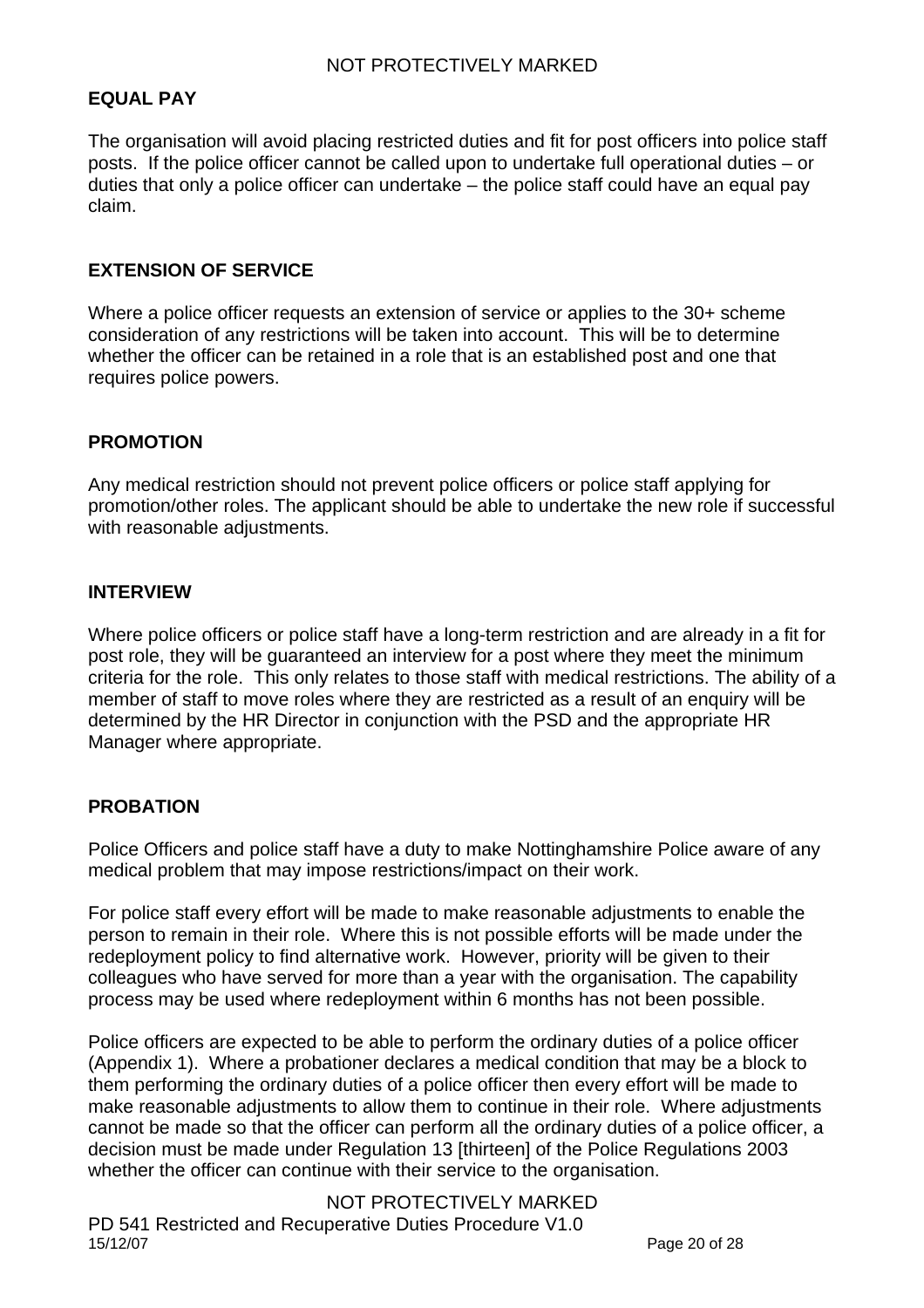This decision will be taken with full medical evidence and input from all parties concerned.

### <span id="page-20-0"></span>**MEDICAL REDEPLOYMENT PROCESS**

Fit for Post Redeployment Process – see Appendix 3 for flowchart.

Where an officer or member of police staff is judged to be subject to long-term restrictions, a case conference will be held to assess if consideration should be given to medical retirement or redeployment.

This process may be deemed to be appropriate at any time and does not need an individual to have been on a restricted duties programme for a set length of time. Each case will be considered on its own merits.

The individual involved will be notified of the case conference and invited to attend or to make representation either through a written report or staff association representative.

The HR Manager will chair the meeting; also in attendance will be the Line Manager or Countersigning Officer and a representative from the OHU Department. If appropriate then a representative from PSD will also attend. The individual may, if they wish be accompanied by a staff association representative/friend, they must either be a serving police officer or member of police staff

The intention is to see if reasonable adjustments can be made to the individuals substantive post to enable them to perform the role on a permanent basis or if redeployment into another role is or will be required.

## <span id="page-20-1"></span>**CONTENT OF THE CASE CONFERENCE**

The HR Manager will explain the purpose of the meeting. The guidance from the Home Office regarding medical redeployment for an individual who may be subject to the DDA will be explained. The individual will be asked to allow personal medical information to be discussed if it is deemed necessary and appropriate in the context of the meeting. This is:

- There should be no automatic move from operational duties/ an individuals substantive position
- The focus should be on determining what the individual CAN DO in consultation with individual and OHU. [Type of restrictions]
- Can current role be performed with reasonable adjustments? All possible reasonable adjustments should be explored. This may well involve obtaining specialist medical and other expert reports, such as from a disability employment adviser or IT specialist. Any reasonable adjustments that are identified should be implemented as quickly as possible. If a delay in providing adjustments is unavoidable, then the HR Manager will ensure the individual is kept informed for the reasons for the delay.
- There are various bodies that may help including Access to Work which is a government run scheme that may assist with solutions. See Appendix 1.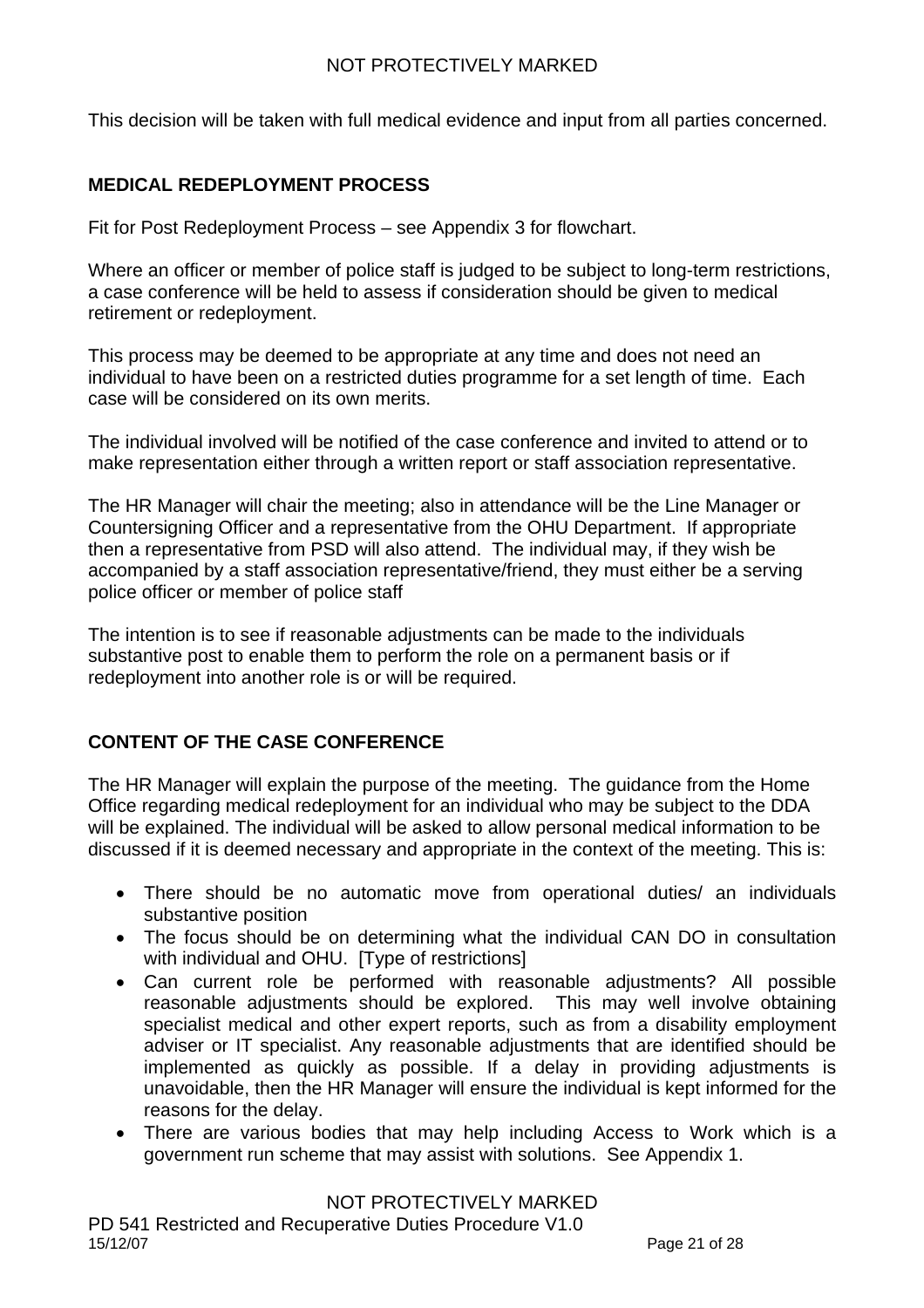• If there are no reasonable adjustments that will enable the individual to retain their substantive post, then a skills assessment should be conducted.

This should reveal:

- The skills acquired in their job
- Skills that may have been acquired outside work
- Any transferable skills
- Training needs

The HR Manager will then be responsible for ensuring that the organisation as a whole is reviewed to identify:

- Current suitable vacancies
- Vacancies that might be suitable with reasonable adjustments e.g. change of location, working hours or removal of an inessential duty
- Vacancies which might be suitable if training were provided
- Vacancies that may arise in the foreseeable future
- The onus is on the organisation to identify suitable vacancies within the organisation.
- If the member of staff meets the person specification for any vacant position then they should be transferred to that post. A competitive selection process should not be held in such cases [Archibald v Fife Council – HL] unless there is more than one person requiring medical redeployment interested in the post.
- Further guidance is available in the Disability Procedure
- OHU must agree that the member of staff is fit for the proposed role. However, the final decision as to suitability is a management one. Where it is not possible to identify suitable posts at the initial case conference, when potentially suitable vacancies come to light a further case conference should be convened to explore the suitability in more detail. Attendees should be the same as for the original case conference but may also involve the Line Manager of the vacant post for expert advice on the role.
- Medical retirement will only be an option only if the criteria is met
- Police Officers can only be redeployed to a Police Staff post, on Police Staff terms and conditions of employment [therefore resigning their position as a Police Officer] if the officer agrees. It would not be deemed to be a reasonable adjustment to post a Police Officer to a Police Staff post and continue on Police Officer pay, conditions etc. They must also meet the person specification for any vacant post.
- If unable to work full hours, an Officer may apply to work part time hours. This right is contained within Police Regulations. For Police Staff after the statutory period of notification, a new contract will be issued with the amendment to hours.
- If there should be disagreement with the description of an impairment/impact on work/risk assessment, then it may be necessary to refer to independent Medical practitioner. This would be arranged though OHU.
- In the event of any dispute, then the individual may use the Fairness at Work process.
- Police Efficiency Regulations 1999 via the Unsatisfactory Attendance Procedure [police officers] or the Capability Procedure for Police Staff or Discipline Procedure for Police Staff may be used if all else fails.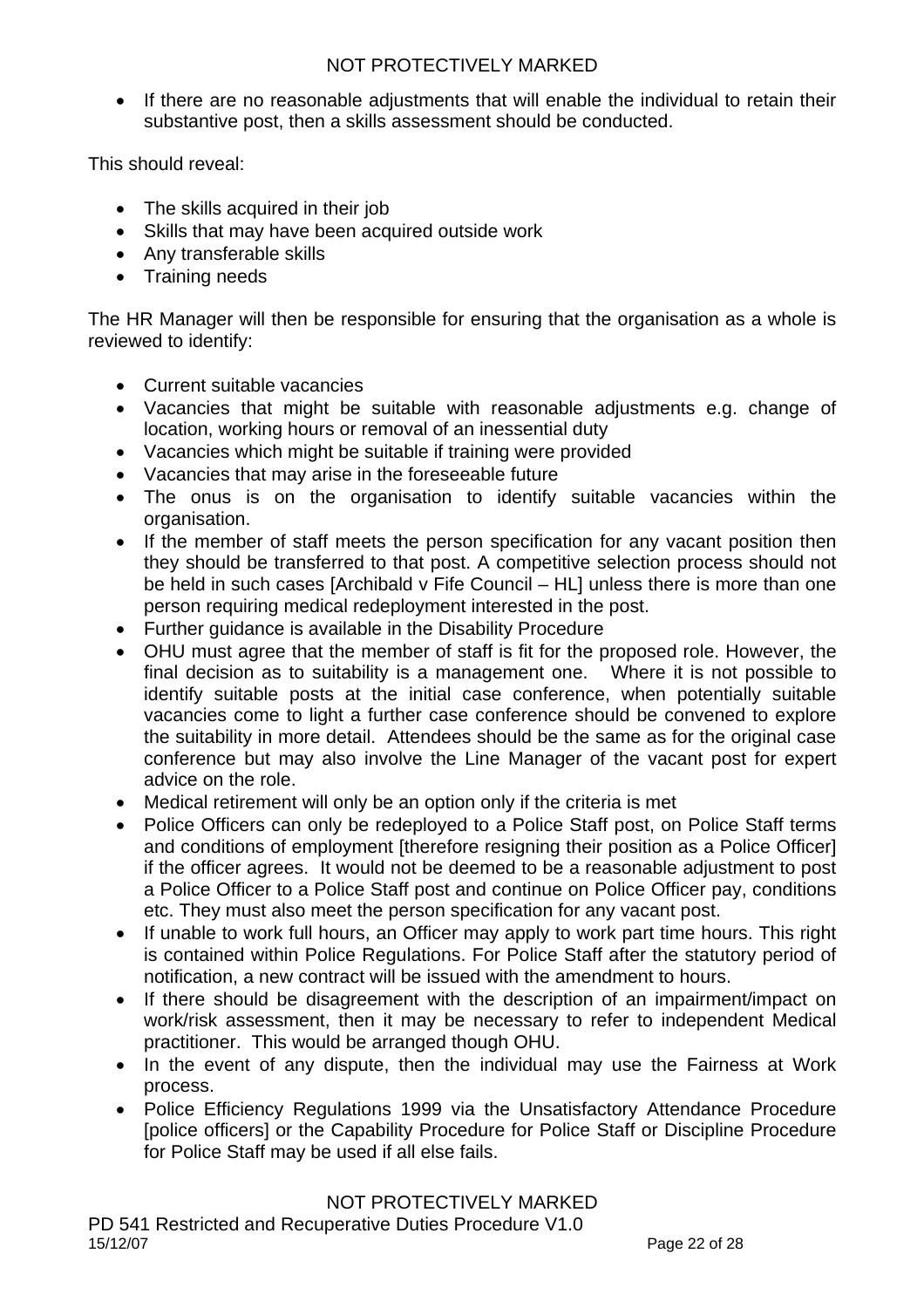## <span id="page-22-0"></span>**SELECTION FOR POSTS (POLICE OFFICERS)**

There is a requirement to identify suitable police posts for officers who cannot perform frontline operational policing duties or requiring redeployment for reasons relating to disciplinary proceedings. Issues such as operational effectiveness and resilience will need to be considered and a balance established.

All core policing posts should be considered when an officer needs medical redeployment. This may, on occasion mean that another officer, who is fit to perform frontline operational policing duties or an alternative post is moved to accommodate the officer needing redeployment. If there are any doubts regarding fitness then a referral must be done to OHU and a case conference held.

The officer so moved should not be disadvantaged in their new post and should, wherever possible be retained within the particular Division where they are based. If there are no vacant posts on Division then the HR Manager must highlight this to other HR Managers and the need for a particular type of posting will be discussed at the Force Staff Planning Group.

The decision to move an operationally fit officer out of a non-frontline policing role should be carefully considered by the HR Manager and Divisional Management team, taking advice from OHU and consultation with the officer and Staff Association before taking such action.

### <span id="page-22-1"></span>**NEW OR VACANT POSTS**

Before any new or vacant post is advertised, [either police officer or police staff post] consideration MUST be given to those individuals that need redeploying. No core policing or police staff post will be advertised either locally or across the organisation or externally (apart from partnership funded posts) until consideration has been given to those needing redeployment.

Individuals requiring redeployment on medical grounds will be recorded on NSPIS. The HR Manager is responsible for ensuring a check of those listed as requiring redeployment is carried out prior to any recruitment process commencing. Where individuals are identified, the recruiting HR Manager must liaise with the redeploying HR Manager to establish the suitability of the role, the redeploying HR Manager will have 5 working days to respond to the notification of a potential post.

Any skills match or other process to assess suitability – including a review by OHU must be completed within 10 working days. Failure to adhere to these timescales can impact on operational effectiveness and the post may then be advertised.

### <span id="page-22-2"></span>**SPECIALIST POSTS**

Police officers identified as needing redeployment will, if they meet the minimum criteria for an advertised post, be guaranteed an interview.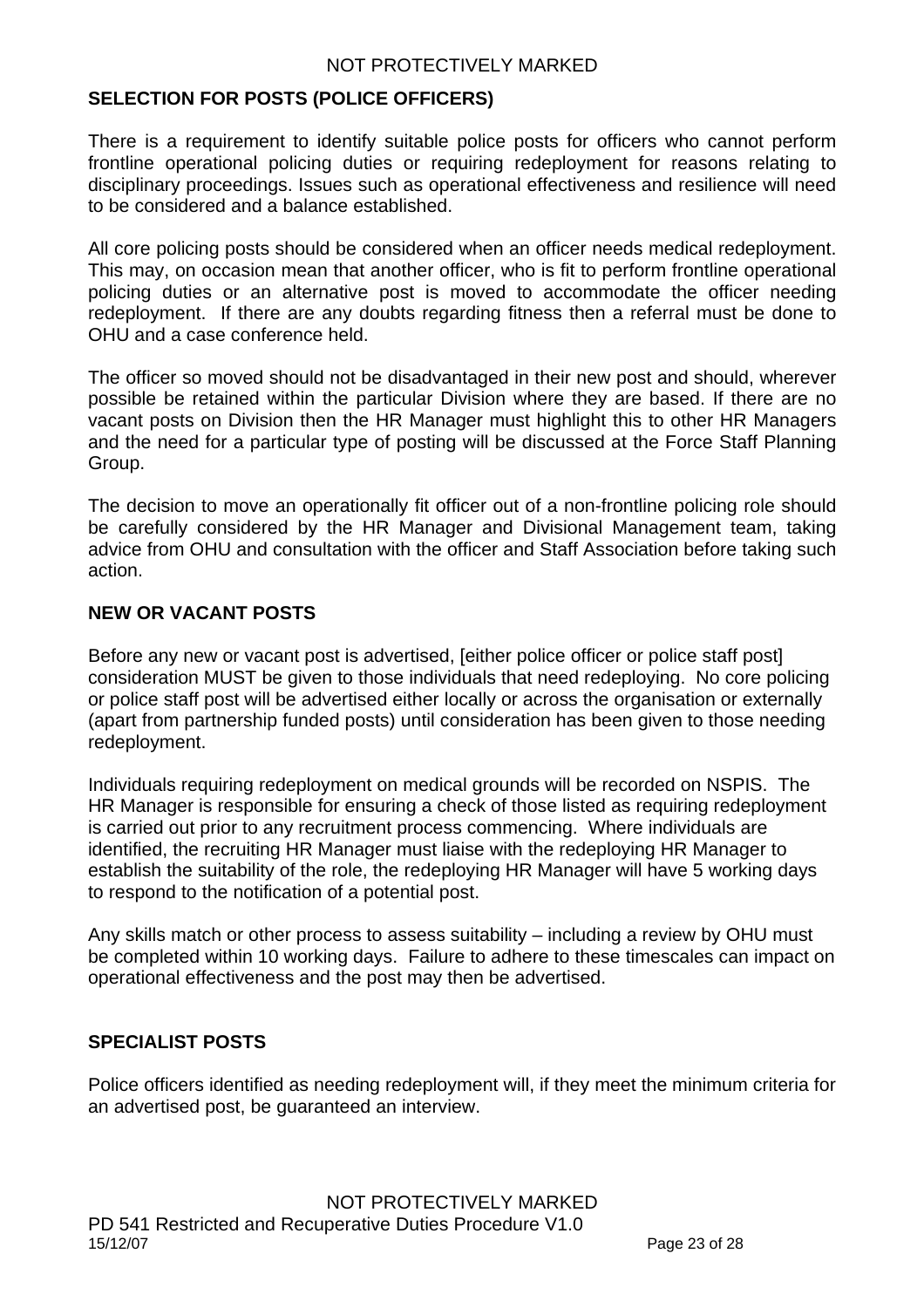#### <span id="page-23-0"></span>**STAFF PLANNING**

The HR Director will chair the strategic attendance management meeting held on a quarterly basis. This will be attended by the Head of OHU and all HR Managers.

Any cases where redeployment on medical grounds or those relating to disciplinary proceedings is proving to be problematic will have their case discussed, having due regard to confidentiality here in order to try and find a suitable established post.

Any potential posts that are identified will be fed back into the case conference process (see page 21)

### <span id="page-23-1"></span>**TIMESCALES**

No member of Police Staff will be kept on the medical redeployment register for a period in excess of 3 months without the HR Directors approval.

Police Officers – If a suitable post is identified that meets the needs of the individual on medical grounds then the officer will be so posted.

Police Staff – If a suitable post is identified that meets the needs of the individual on medical grounds and is deemed to be a reasonable adjustment in terms of skill, location, grade etc and is rejected, then the organisation reserves the right to consider termination of the contract of employment under the Capability Procedure.

Any appeals by the individual regarding the suitability of the post should be made to the HR Director in writing within 10 days of receiving the offer of the post in writing and detailing why the post is not considered suitable. A decision will be made by the HR Director considering all evidence available to the organisation within 5 working days of receipt of the appeal. The HR Director will copy the relevant HR Manager into the letter detailing the outcome of the appeal.

Nothing in the above procedures prevents the earlier return to full fitness and duty or the expedition of medical retirement based upon individual circumstances. All individuals have a responsibility to assist and co-operate with the organisation to facilitate their speedy recovery. This includes attending appointments and following medical advice.

### <span id="page-23-2"></span>**SECTION 5 LEGISLATIVE COMPLIANCE**

This document has been drafted to comply with the general and specific duties in the Race Relations (Amendment) Act 2000, Data Protection, Freedom of Information Act, European Convention of Human Rights and other legislation relevant to the area of policing such as, Employment Act 2002, Disability Discrimination Act 1995, Sex Discrimination Act 1975 and Employment Relations Act 1999.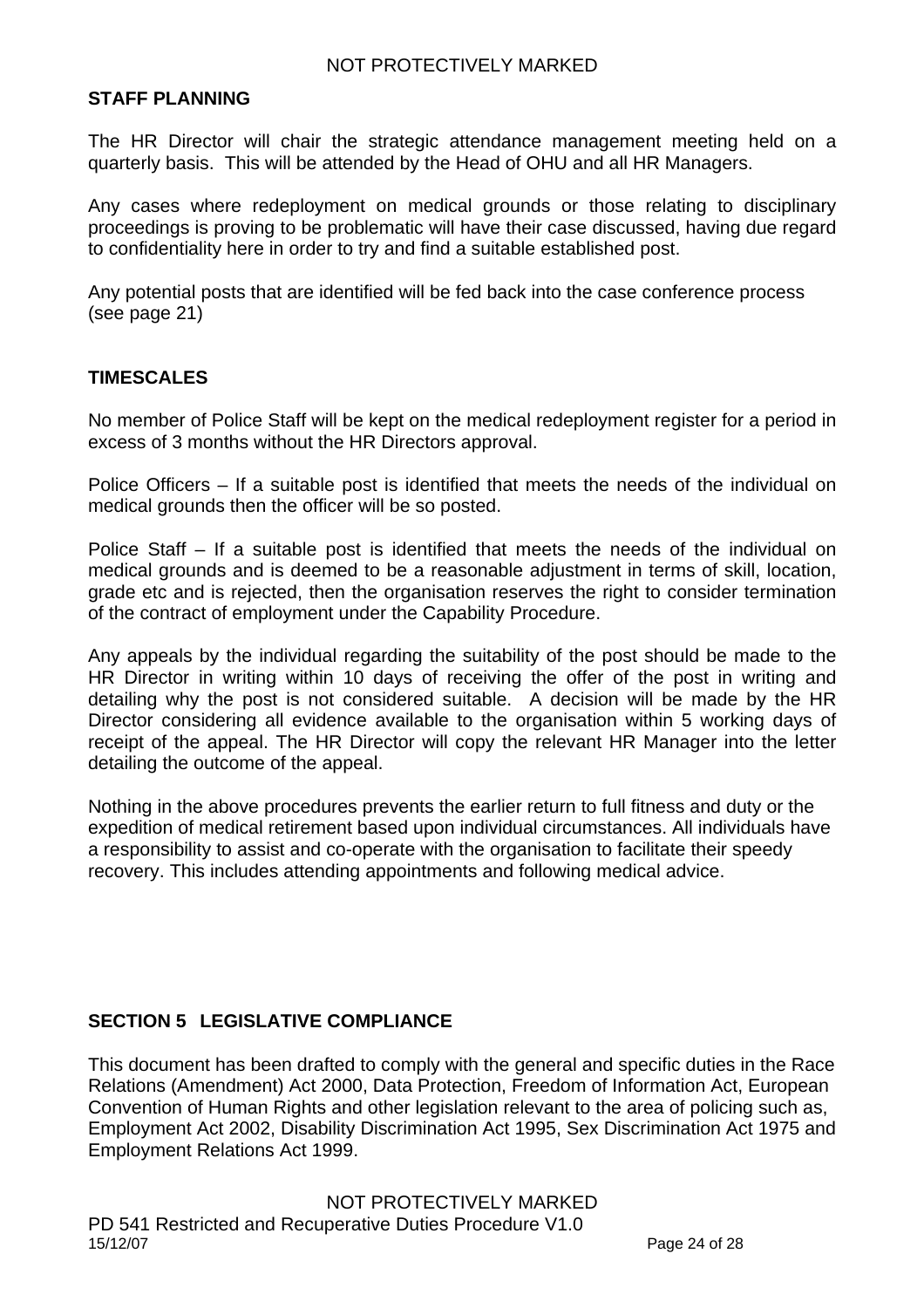# <span id="page-24-0"></span>**APPENDIX 1 ACCESS TO WORK**

Access to Work is a government scheme run by Jobcentre Plus. It provides financial assistance towards the extra costs of employing someone with a disability. It is available to unemployed, employed and self-employed people and can apply to any job, full time or part time, permanent or temporary.

The type of support available includes:

- A communicator at a job interview for people who are deaf or have a hearing impairment
- A reader at work for someone who is blind or has a visual impairment
- A support worker if someone needs practical help because of their disability, either at work or getting to work
- Adaptations to a vehicle, or help towards taxi fares or other transport costs if someone cannot use public transport to get to work because of their disability
- Special equipment for alterations to existing equipment] necessary because of an individuals disability
- Alterations to premises or a working environment necessary because of a persons disability

### Funding Available

The funding available depends on the employment status of the disabled individual at the disabled individual at the time of application: For

- Unemployed people starting a job and all self-employed people the programme will pay up to 100% of all approved costs.
- People changing jobs the programme will pay up to 100% of all approved costs
- $\bullet$  Employed people who have been with the employer for six weeks or longer  $-$ Access to Work will not make any contribution to costs below £300. Above this sum, the programme will pay up to 80% of the costs up to £10,000 and up to 100% of the costs above £10,000.
- Travel to work the programme will pay up to 100% of all approved costs irrespective of employment status.
- Communicator support at interview the programme will pay up to 100% of all approved costs irrespective of employment status
- A support worker the programme will pay up to 100% of all approved costs irrespective of employment status.

Access to Work funding is made available for up to three years. A review of an individuals circumstances and support needs takes place if further funding is needed after this time.

Applications for Access to work must be MADE BY THE PERSON WITH THE DISABILITY ON AN APPLICATION FORM. Forms are obtainable from the Employment Service Disability Service Team [Through Job Centre Plus].

Access to Work aims to provide the help and adjustments as quickly as possible. In some cases, however, equipment or the permanent adjustment may take time to arrive. In these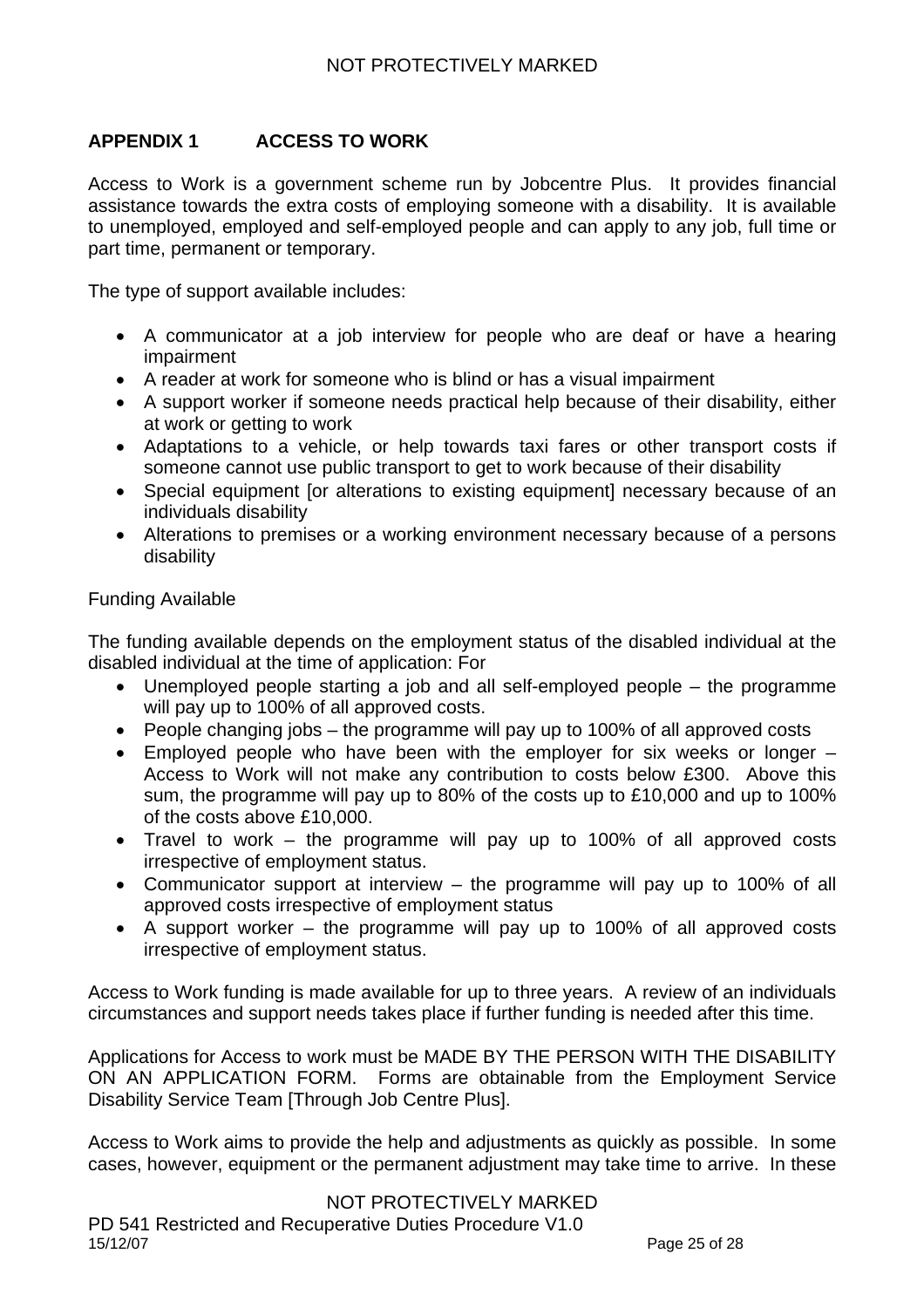cases, you should ask your Access to Work Adviser to explore temporary alternatives e.g. a support worker or reader while waiting for computer software.

If a delay in providing adjustments is unavoidable, make sure you keep the member of staff informed about the reasons for the delay, what you are doing to overcome the problems in the short term and the likely timescale for the adjustments to be implemented.

As reasonable adjustments enable an employee to do their job safely and to the best of their ability it is not reasonable to ask the employee to contribute to their cost.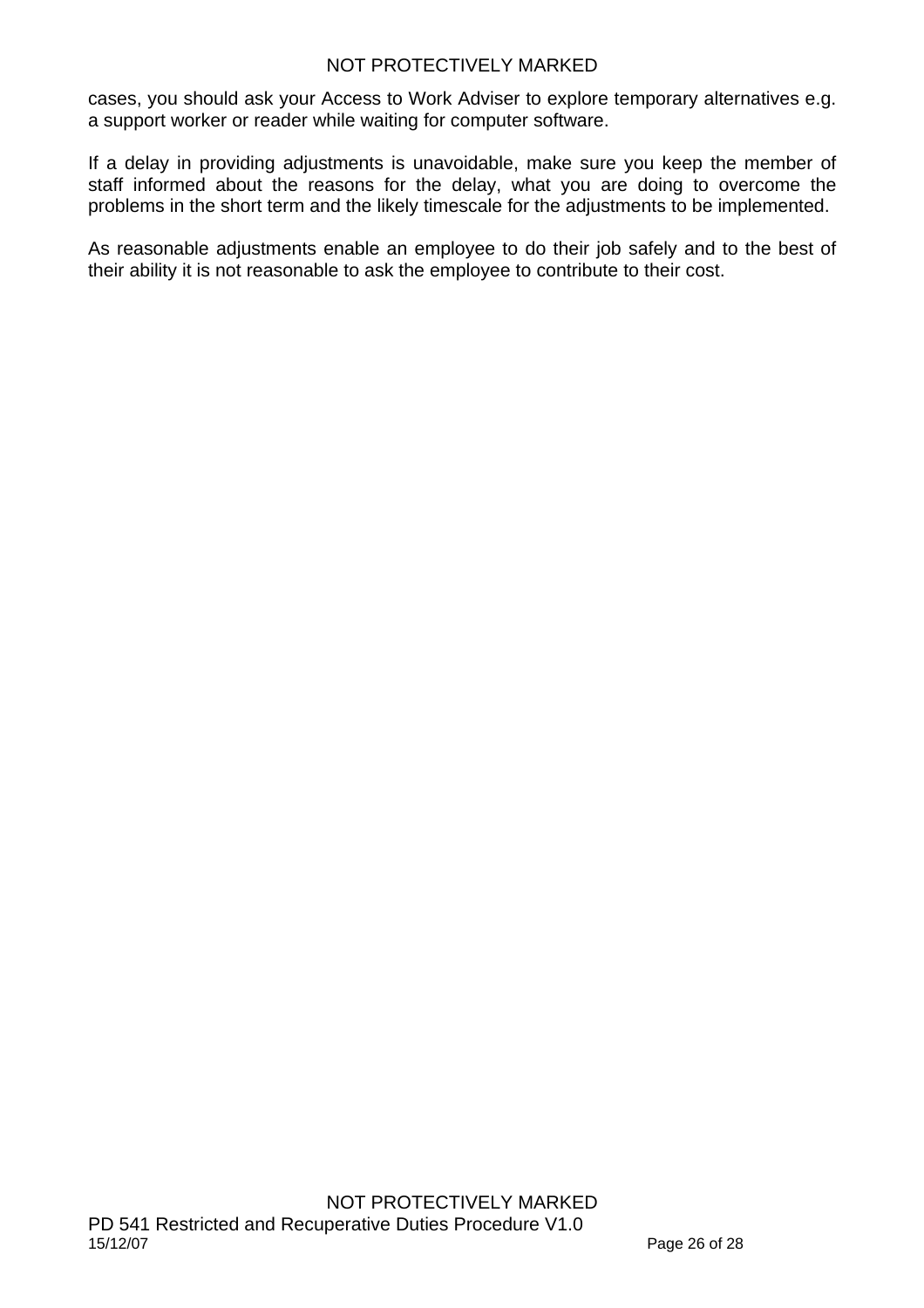## <span id="page-26-0"></span>**APPENDIX 2 GUIDANCE NOTES FOR COMPLETION OF G249**

For referrals to OHU for reason of consideration of recuperative/restricted duties then Form G249 should normally be used.

Where it is necessary or appropriate for a more detailed referral to be made then form G249a should be used.

Advice as to the most appropriate form to use can be obtained from your local personnel team.

Please ensure personnel details of the individual are completed including telephone numbers, as this helps OHU staff to be able to make contact with the individual. Also details of the Line Manager in order communication from OHU can be sent not only to personnel but to the line manager as well.

Reason for referral i.e. reason for sickness absence, this section needs to have as much details as possible. Just putting 'Stress' is not very helpful.

Referring following more than 4 absences on a rolling period of 12 months need only to be referred once even if they having 5 or 6 or more absences in 12 months. Once an individual has been seen in OHU in these circumstances they do not need referring again, unless the circumstances have changed.